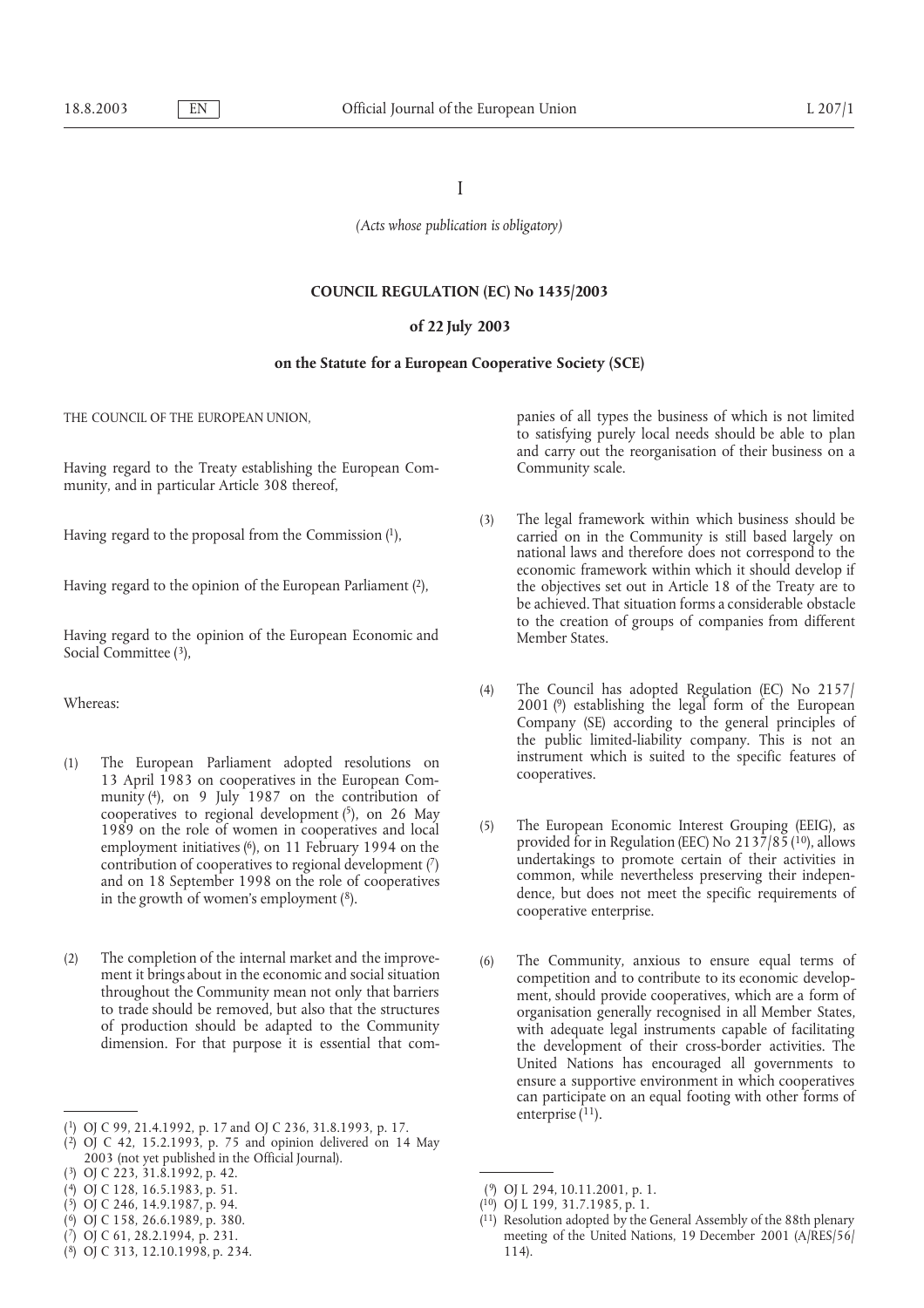- (7) Cooperatives are primarily groups of persons or legal entities with particular operating principles that are different from those of other economic agents. These include the principles of democratic structure and control and the distribution of the net profit for the financial year on an equitable basis.
- (8) These particular principles include notably the principle of the primacy of the individual which is reflected in the specific rules on membership, resignation and expulsion, where the 'one man, one vote' rule is laid down and the right to vote is vested in the individual, with the implication that members cannot exercise any rights over the assets of the cooperative.
- (9) Cooperatives have a share capital and their members may be either individuals or enterprises. These members may consist wholly or partly of customers, employees or suppliers. Where a cooperative is constituted of members who are themselves cooperative enterprises, it is known as a 'secondary' or 'second-degree' cooperative. In some circumstances cooperatives may also have among their members a specified proportion of investor members who do not use their services, or of third parties who benefit by their activities or carry out work on their behalf.
- (10) A European cooperative society (hereinafter referred to as 'SCE') should have as its principal object the satisfaction of its members' needs and/or the development of their economic and/or social activities, in compliance with the following principles:
	- its activities should be conducted for the mutual benefit of the members so that each member benefits from the activities of the SCE in accordance with his/her participation,
	- members of the SCE should also be customers, employees or suppliers or should be otherwise involved in the activities of the SCE,
	- control should be vested equally in members, although weighted voting may be allowed, in order to reflect each member's contribution to the SCE,
	- there should be limited interest on loan and share capital,
	- profits should be distributed according to business done with the SCE or retained to meet the needs of members,
- there should be no artificial restrictions on membership,
- net assets and reserves should be distributed on winding-up according to the principle of disinterested distribution, that is to say to another cooperative body pursuing similar aims or general interest purposes.
- (11) Cross-border cooperation between cooperatives in the Community is currently hampered by legal and administrative difficulties which should be eliminated in a market without frontiers.
- (12) The introduction of a European legal form for cooperatives, based on common principles but taking account of their specific features, should enable them to operate outside their own national borders in all or part of the territory of the Community.
- (13) The essential aim of this Regulation is to enable the establishment of an SCE by physical persons resident in different Member States or legal entities established under the laws of different Member States. It will also make possible the establishment of an SCE by merger of two existing cooperatives, or by conversion of a national cooperative into the new form without first being wound up, where that cooperative has its registered office and head office within one Member State and an establishment or subsidiary in another Member State.
- (14) In view of the specific Community character of an SCE, the 'real seat' arrangement adopted by this Regulation in respect of SCEs is without prejudice to Member States' laws and does not pre-empt the choices to be made for other Community texts on company law.
- (15) References to capital in this Regulation should comprise solely the subscribed capital. This should not affect any undistributed joint assets/equity capital in the SCE.
- (16) This Regulation does not cover other areas of law such as taxation, competition, intellectual property or insolvency. The provisions of the Member States' law and of Community law are therefore applicable in the above areas and in other areas not covered by this Regulation.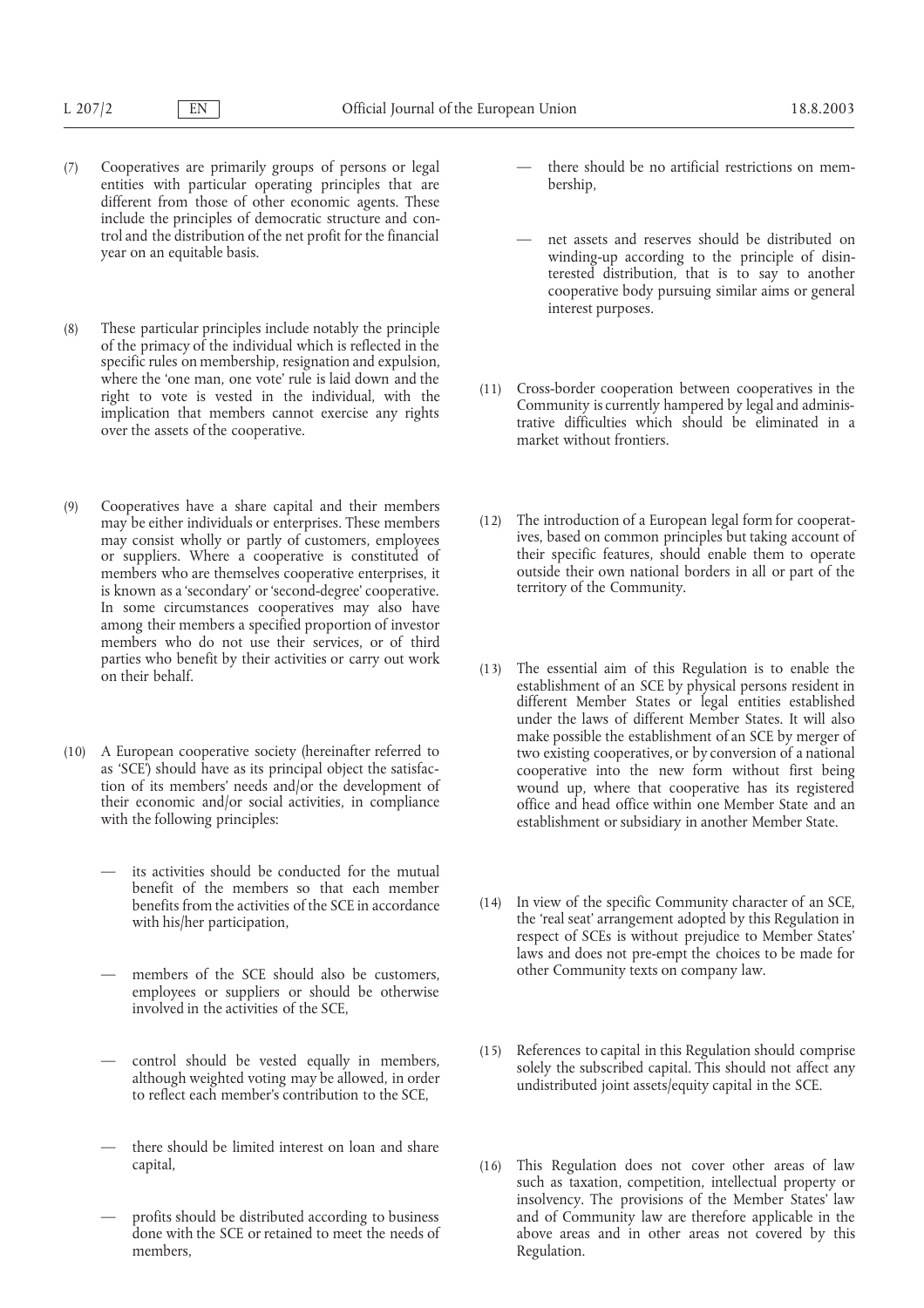- (17) The rules on the involvement of employees in the European cooperative society are laid down in Directive  $2003/72/EC$  (<sup>1</sup>), and those provisions thus form an indissociable complement to this Regulation and are to be applied concomitantly.
- (18) Work on the approximation of national company law has made substantial progress so that certain provisions adopted by the Member State where the SCE has its registered office for the purpose of implementing directives on companies may be referred to by analogy for the SCE in areas where the functioning of the cooperative does not require uniform Community rules, such provisions being appropriate to the arrangements governing the SCE, especially:
	- first Council Directive 68/151/EEC of 9 March 1968 on coordination of safeguards which, for the protection of the interests of members and others, are required by Member States of companies within the meaning of the second paragraph of Article 48 of the Treaty, with a view to making such safeguards equivalent throughout the Community (2),
	- fourth Council Directive 78/660/EEC of 25 July 1978 on the annual accounts of certain types of companies  $(3)$ ,
	- seventh Council Directive 83/349/EEC of 13 June 1983 on consolidated accounts (4),
	- eighth Council Directive 84/253/EEC of 10 April 1984 on the approval of persons responsible for carrying out the statutory audits of accounting documents (5),
	- 11th Council Directive 89/666/EEC of 21 December 1989 concerning disclosure requirements in respect of branches opened in a Member State by certain types of company governed by the law of another State (6).
- (19) Activities in the field of financial services in particular in so far as they concern credit establishments and insurance undertakings have been the subject of legislative measures pursuant to the following Directives:
	- Council Directive 86/635/EEC of 8 December 1986 on the annual accounts and consolidated accounts of banks and other financial institutions (7),

- (2) OJ L 65, 14.3.1968, p. 8; Directive as last amended by the 1994 Act of Accession.
- (3) OJ L 222, 14.8.1978, p. 11; Directive as last amended by Directive 2001/65/EC (OJ L 283, 27.10.2001, p. 28).
- (4) OJ L 193, 18.7.1983, p. 1; Directive as last amended by Directive 2001/65/EC.
- (5) OJ L 126, 12.5.1984, p. 20.
- (6) OJ L 395, 30.12.1989, p. 36.
- $(7)$  OJ L 372, 31.12.1986; Directive as last amended by Directive 2001/65/EC.
- Council Directive 92/49/EEC on the coordination of laws, regulations and administrative provisions relating to direct insurance other than life assurance (third non-life insurance Directive) (8).
- (20) This form of organisation should be optional,

HAS ADOPTED THIS REGULATION:

## CHAPTER I

#### **GENERAL PROVISIONS**

*Article 1*

# **Form of the SCE**

1. A cooperative society may be set up within the territory of the Community in the form of a European Cooperative Society (SCE) on the conditions and in the manner laid down in this Regulation.

2. The subscribed capital of an SCE shall be divided into shares.

The number of members and the capital of an SCE shall be variable.

Unless otherwise provided by the statutes of the SCE when that SCE is formed, no member shall be liable for more than the amount he/she has subscribed. Where the members of the SCE have limited liability, the name of the SCE shall end in 'limited'.

An SCE shall have as its principal object the satisfaction of its members' needs and/or the development of their economic and social activities, in particular through the conclusion of agreements with them to supply goods or services or to execute work of the kind that the SCE carries out or commissions. An SCE may also have as its object the satisfaction of its members' needs by promoting, in the manner set forth above, their participation in economic activities, in one or more SCEs and/or national cooperatives. An SCE may conduct its activities through a subsidiary.

4. An SCE may not extend the benefits of its activities to non-members or allow them to participate in its business, except where its statutes provide otherwise.

<sup>(1)</sup> See page 25 of this Official Journal.

<sup>(</sup> 8) OJ L 228, 11.8.1992, p. 1; Directive as last amended by Directive 2002/13/EC (OJ L 77, 20.3.2002, p. 17).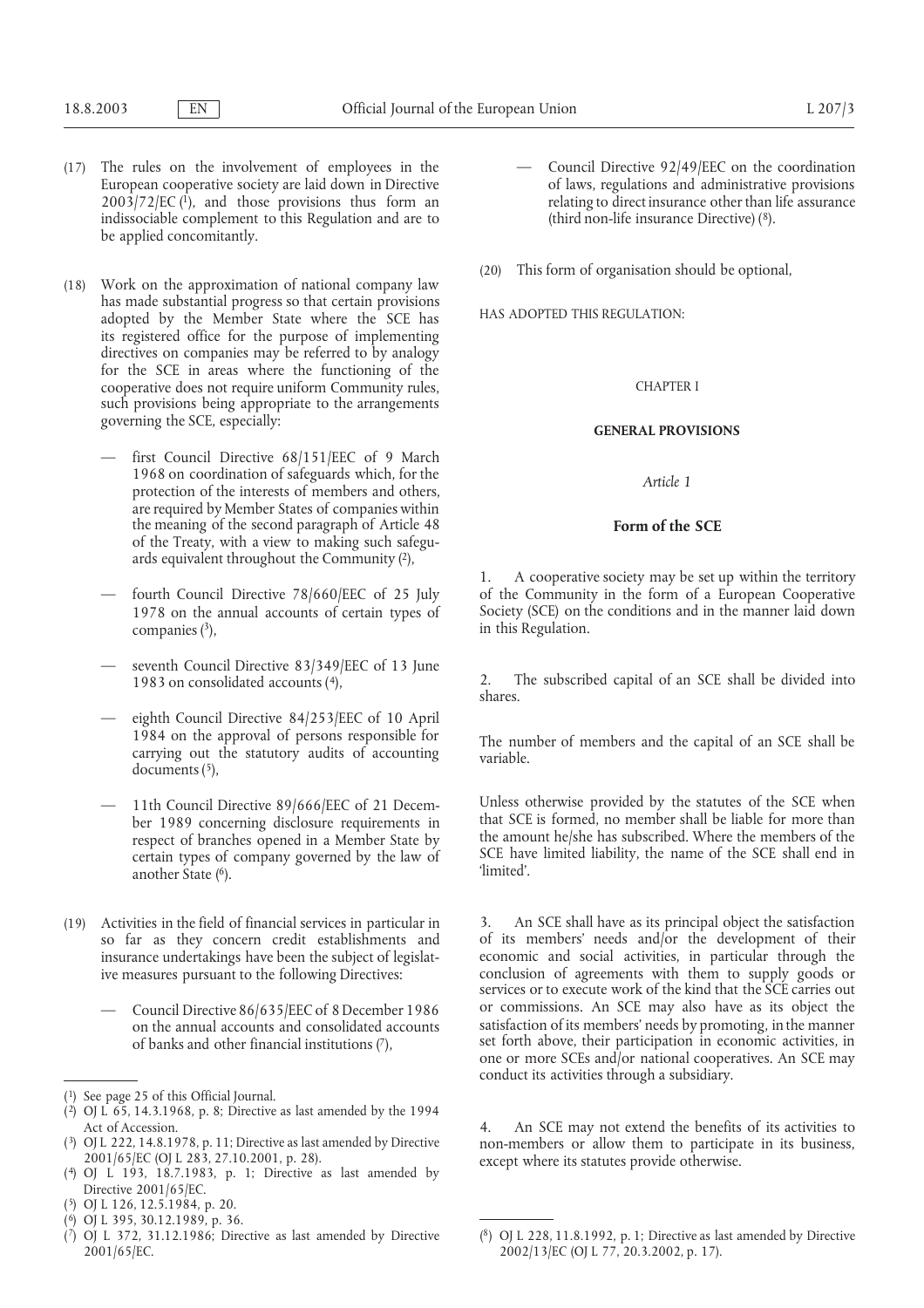5. An SCE shall have legal personality.

6. Employee involvement in an SCE shall be governed by the provisions of Directive 2003/72/EC.

*Article 2*

### **Formation**

- 1. An SCE may be formed as follows:
- by five or more natural persons resident in at least two Member States,
- by five or more natural persons and companies and firms within the meaning of the second paragraph of Article 48 of the Treaty and other legal bodies governed by public or private law, formed under the law of a Member State, resident in, or governed by the law of, at least two different Member States,
- by companies and firms within the meaning of the second paragraph of Article 48 of the Treaty and other legal bodies governed by public or private law formed under the law of a Member State which are governed by the law of at least two different Member States,
- by a merger between cooperatives formed under the law of a Member State with registered offices and head offices within the Community, provided that at least two of them are governed by the law of different Member States,
- by conversion of a cooperative formed under the law of a Member State, which has its registered office and head office within the Community if for at least two years it has had an establishment or subsidiary governed by the law of another Member State.

2. A Member State may provide that a legal body the head office of which is not in the Community may participate in the formation of an SCE provided that legal body is formed under the law of a Member State, has its registered office in that Member State and has a real and continuous link with a Member State's economy.

*Article 3*

### **Minimum capital**

1. The capital of an SCE shall be expressed in the national currency. An SCE whose registered office is outside the Euroarea may also express its capital in euro.

2. The subscribed capital shall not be less than EUR 30 000.

3. The laws of the Member State requiring a greater subscribed capital for legal bodies carrying on certain types of activity shall apply to SCEs with registered offices in that Member State.

4. The statutes shall lay down a sum below which subscribed capital may not be allowed to fall as a result of repayment of the shares of members who cease to belong to the SCE. This sum may not be less than the amount laid down in paragraph 2. The date laid down in Article 16 by which members who cease to belong to the SCE are entitled to repayment shall be suspended as long as repayment would result in subscribed capital falling below the set limit.

The capital may be increased by successive subscriptions by members or on the admission of new members, and it may be reduced by the total or partial repayment of subscriptions, subject to paragraph 4.

Variations in the amount of the capital shall not require amendment of the statutes or disclosure.

## *Article 4*

# **Capital of the SCE**

1. The subscribed capital of an SCE shall be represented by the members' shares, expressed in the national currency. An SCE whose registered office is outside of the Euro-area may also express its shares in euro. More than one class of shares may be issued.

The statutes may provide that different classes of shares shall confer different entitlements with regard to the distribution of surpluses. Shares conferring the same entitlements shall constitute one class.

2. The capital may be formed only of assets capable of economic assessment. Members' shares may not be issued for an undertaking to perform work or supply services.

3. Shares shall be held by named persons. The nominal value of shares in a single class shall be identical. It shall be laid down in the statutes. Shares may not be issued at a price lower than their nominal value.

4. Shares issued for cash shall be paid for on the day of the subscription to not less than 25 % of their nominal value. The balance shall be paid within five years unless the statutes provide for a shorter period.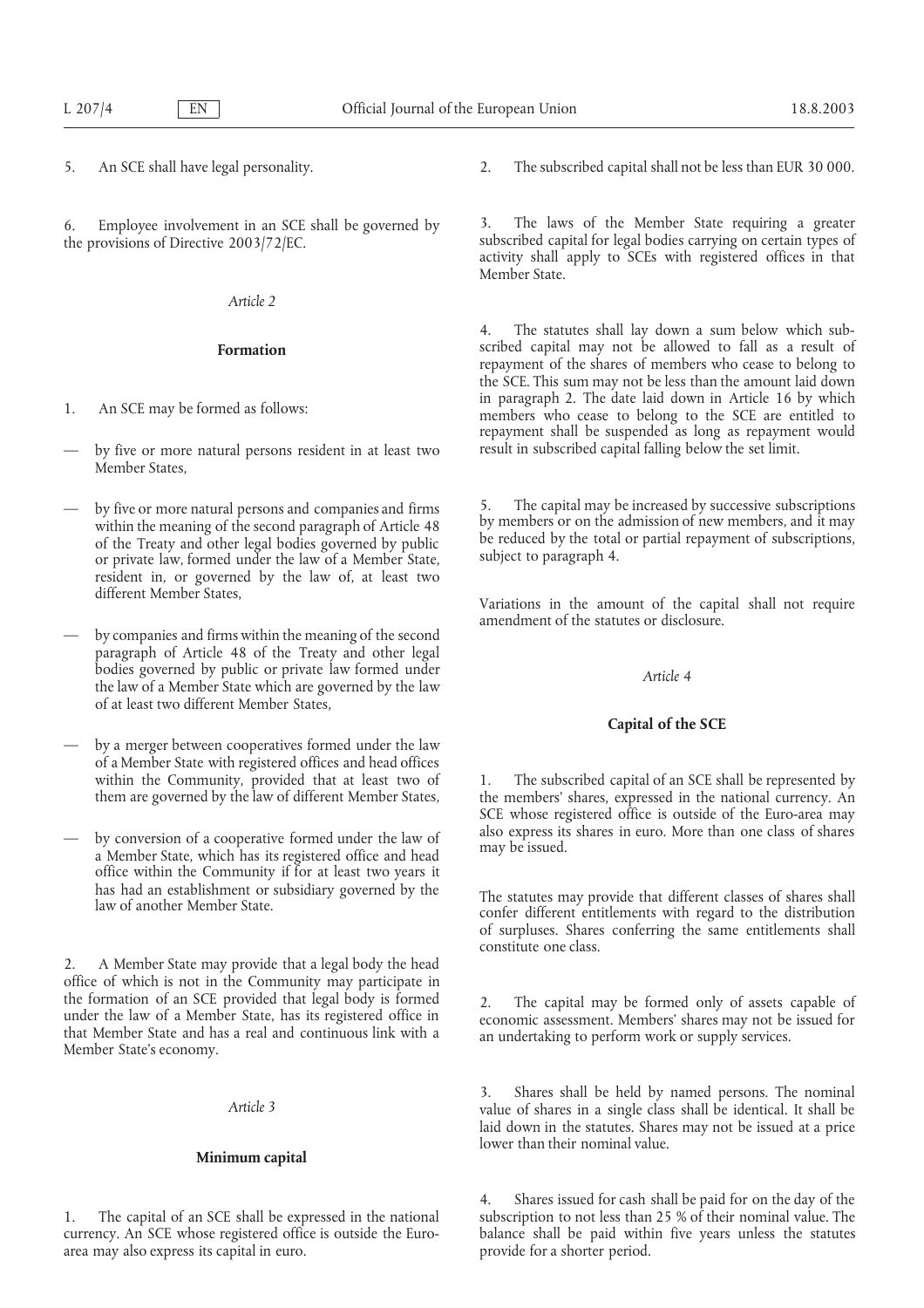5. Shares issued otherwise than for cash shall be fully paid for at the time of subscription.

6. The law applicable to public limited-liability companies in the Member State where the SCE has its registered office, concerning the appointment of experts and the valuation of any consideration other than cash, shall apply by analogy to the SCE.

7. The statutes shall lay down the minimum number of shares which must be subscribed for in order to qualify for membership. If they stipulate that the majority at general meetings shall be constituted by members who are natural persons and if they lay down a subscription requirement for members wishing to take part in the activities of the SCE, they may not make membership subject to subscription for more than one share.

8. When it considers the accounts for the financial year, the annual general meeting shall by resolution record the amount of the capital at the end of the financial year and the variation by reference to the preceding financial year.

At the proposal of the administrative or management organ, the subscribed capital may be increased by the capitalisation of all or part of the reserves available for distribution, following a decision of the general meeting, in accordance with the quorum and majority requirements for an amendment of the statutes. New shares shall be awarded to members in proportion to their shares in the previous capital.

9. The nominal value of shares may be increased by consolidating the shares issued. Where such an increase necessitates a call for supplementary payments from the members under provisions laid down in the statutes, the decision shall be taken by the general meeting in accordance with the quorum and majority requirements for the amendment of the statutes.

10. The nominal value of shares may be reduced by subdividing the shares issued.

11. In accordance with the statutes and with the agreement either of the general meeting or of the management or administrative organ, shares may be assigned or sold to a member or to anyone acquiring membership.

12. An SCE may not subscribe for its own shares, purchase them or accept them as security, either directly or through a person acting in his/her own name but on behalf of the SCE.

An SCE's shares may, however, be accepted as security in the ordinary transactions of SCE credit institutions.

*Article 5*

#### **Statutes**

1. For the purposes of this Regulation, 'the statutes of an SCE' shall mean both the instrument of incorporation and, when they are the subject of a separate document, the statutes of the SCE.

2. The founder members shall draw up the statutes of the SCE in accordance with the provisions for the formation of cooperative societies laid down by the law of the Member State in which the SCE has its registered office. The statutes shall be in writing and signed by the founder members.

3. The law for the precautionary supervision applicable in the Member State in which the SCE has its registered office to public limited-liability companies during the phase of the constitution shall apply by analogy to the control of the constitution of the SCE.

- 4. The statutes of the SCE shall include at least:
- the name of the SCE, preceded or followed by the abbreviation 'SCE' and, where appropriate, the word 'limited',
- a statement of the objects,
- the names of the natural persons and the names of the entities which are founder members of the SCE, indicating their objects and registered offices in the latter case,
- the address of the SCE's registered office,
- the conditions and procedures for the admission, expulsion and resignation of members,
- the rights and obligations of members, and the different categories of member, if any, and the rights and obligations of members in each category,
- the nominal value of the subscribed shares, the amount of the subscribed capital, and an indication that the capital is variable,
- specific rules concerning the amount to be allocated from the surplus, where appropriate, to the legal reserve,
- the powers and responsibilities of the members of each of the governing organs,
- provisions governing the appointment and removal of the members of the governing organs,
- the majority and quorum requirements,
- the duration of the existence of the society, where this is of limited duration.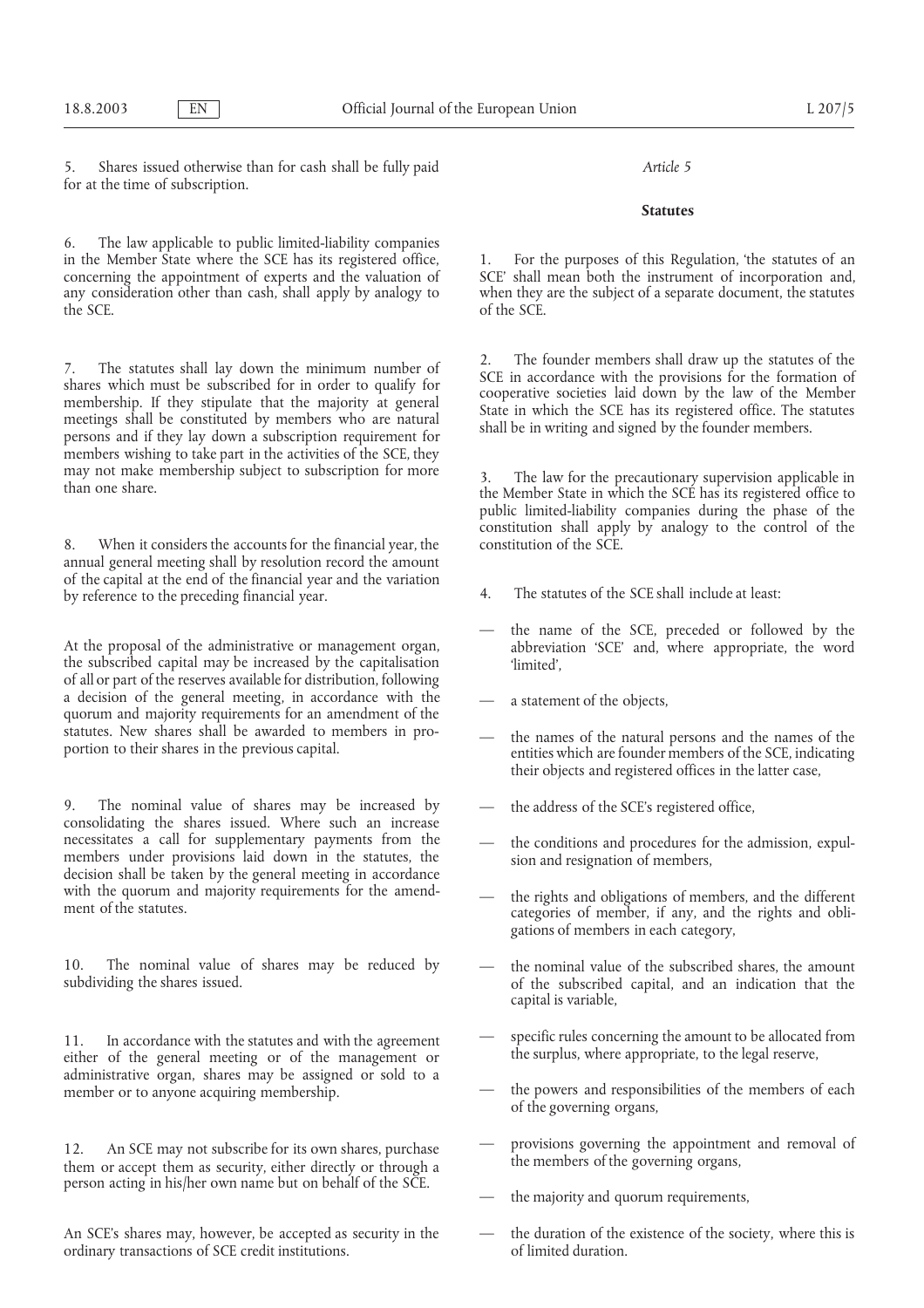# **Registered office**

The registered office of an SCE shall be located within the Community, in the same Member State as its head office. A Member State may, in addition, impose on SCEs registered in its territory the obligation of locating the head office and the registered office in the same place.

### *Article 7*

# **Transfer of registered office**

1. The registered office of an SCE may be transferred to another Member State in accordance with paragraphs 2 to 16. Such transfer shall not result in the winding-up of the SCE or in the creation of a new legal person.

2. The management or administrative organ shall draw up a transfer proposal and publicise it in accordance with Article 12, without prejudice to any additional forms of publication provided for by the Member State of the registered office. That proposal shall state the current name, the registered office and number of the SCE and shall cover:

- (a) the proposed registered office of the SCE;
- (b) the proposed statutes of the SCE including, where appropriate, its new name;
- (c) the proposed timetable for the transfer;
- (d) any implication the transfer may have on employees' involvement;
- (e) any rights provided for the protection of members, creditors and holders of other rights.

3. The management or administrative organ shall draw up a report explaining and justifying the legal and economic aspects as well as the employment effects of the transfer and explaining the implications of the transfer for members, creditors, employees and holders of other rights.

4. An SCE's members, creditors and the holders of other rights, and any other body which according to national law can exercise this right, shall be entitled, at least one month before the general meeting called upon to decide on the transfer, to examine, at the SCE's registered office, the transfer proposal and the report drawn up pursuant to paragraph 3 and, on request, to obtain copies of these documents free of charge.

5. Any member who opposed the transfer decision at the general meeting or at a sectorial or section meeting may tender his/her resignation within two months of the general meeting's decision. Membership shall terminate at the end of the financial year in which the resignation was tendered; the transfer shall not take effect in respect of that member. Resignation shall entitle the member to repayment of shares on the conditions laid down in Articles 4(4) and 16.

6. No decision to transfer may be taken for two months after publication of the proposal. Such a decision shall be taken as laid down in Article 62(4).

7. Before the competent authority issues the certificate mentioned in paragraph 8, the SCE shall satisfy it that, in respect of any liabilities arising prior to the publication of the transfer proposal, the interests of creditors and holders of other rights in respect of the SCE (including those of public bodies) have been adequately protected in accordance with requirements laid down by the Member State where the SCE has its registered office prior to the transfer.

A Member State may extend the application of the first subparagraph to liabilities that arise, or may arise, prior to the transfer.

The first and second subparagraphs shall apply without prejudice to the application to SCEs of the national legislation of Member States concerning the satisfaction or securing of payments to public bodies.

8. In the Member State in which the SCE has its registered office, the court, notary or other competent authority shall issue a certificate attesting to the completion of the acts and formalities to be accomplished before the transfer.

9. The new registration may not be effected until the certificate referred to in paragraph 8 has been submitted and evidence has been produced that the formalities required for registration in the country of the new registered office have been completed.

10. The transfer of an SCE's registered office and the consequent amendment of its statutes shall take effect on the date on which the SCE is registered in accordance with Article 11(1) in the register for its new registered office.

11. When the SCE's new registration has been effected, the registry for its new registration shall notify the register for its old registration. Deletion of the old registration shall be effected on receipt of that notification, but not before.

12. The new registration and the deletion of the old registration shall be publicised in the Member States concerned, in accordance with Article 12.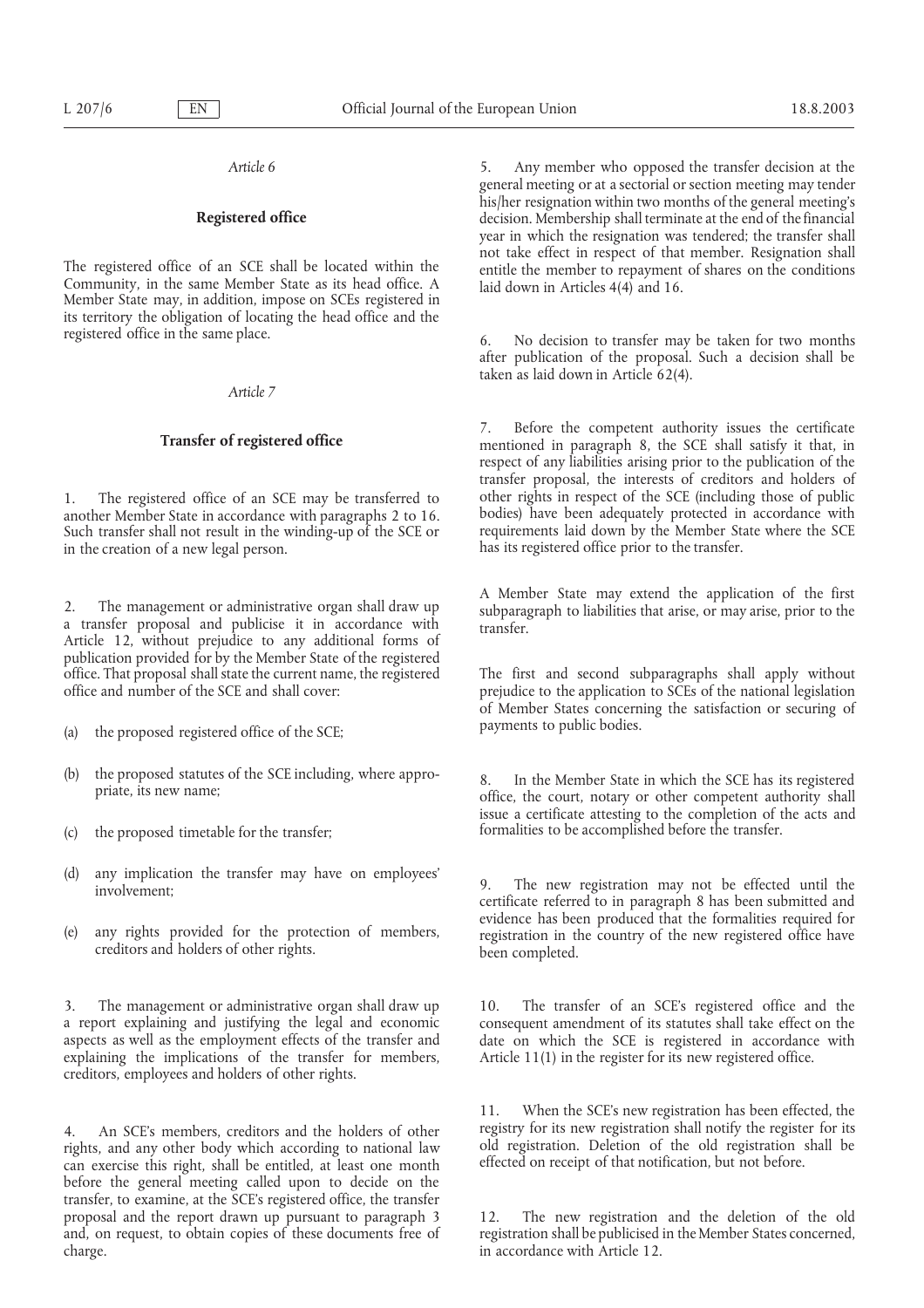13. On publication of an SCE's new registration, the new registered office may be relied on as against third parties. However, as long as the deletion of the SCE's registration from the register of its previous registered office has not been publicised, third parties may continue to rely on the previous registered office unless the SCE proves that such third parties were aware of the new registered office.

14. The laws of a Member State may provide that, as regards SCEs registered in that Member State, the transfer of a registered office which would result in a change of the law applicable shall not take effect if any of that Member State's competent authorities opposes it within the two-month period referred to in paragraph 6. Such opposition may be based only on grounds of public interest.

Where an SCE is supervised by a national financial supervisory authority according to Community directives, the right to oppose the change of registered office applies to this authority as well.

Review by a judicial authority shall be possible.

15. An SCE may not transfer its registered office if proceedings for winding-up, including voluntary winding-up, liquidation, insolvency or suspension of payments or other similar proceedings have been brought against it.

16. An SCE which has transferred its registered office to another Member State shall be considered, in respect of any course of action arising prior to the transfer as determined in paragraph 10, as having its registered office in the Member State where the SCE was registered prior to the transfer, even if the SCE is sued after the transfer.

### *Article 8*

#### **Law applicable**

- 1. An SCE shall be governed:
- (a) by this Regulation;
- (b) where expressly authorised by this Regulation, by the provisions of its statutes;
- (c) in the case of matters not regulated by this Regulation or, where matters are partly regulated by it, of those aspects not covered by it, by:
	- (i) the laws adopted by Member States in the implementation of Community measures relating specifically to SCEs;
	- (ii) the laws of Member States which would apply to a cooperative formed in accordance with the law of the Member State in which the SCE has its registered office;

(iii) the provisions of its statutes, in the same way as for a cooperative formed in accordance with the law of the Member State in which the SCE has its registered office.

2. If national law provides for specific rules and/or restrictions related to the nature of business carried out by an SCE, or for forms of control by a supervisory authority, that law shall apply in full to the SCE.

## *Article 9*

# **Principle of non-discrimination**

Subject to this Regulation, an SCE shall be treated in every Member State as if it were a cooperative, formed in accordance with the law of the Member State in which it has its registered office.

# *Article 10*

# **Particulars to be stated in the documents**

1. The law applicable, in the Member State where the SCE has its registered office, to public limited-liability companies regulating the content of the letters and documents sent to third parties shall apply by analogy to that SCE. The name of the SCE shall be preceded or followed by the abbreviation 'SCE' and, where appropriate, by the word 'limited'.

2. Only SCEs may include the acronym 'SCE' before or after their name in order to determine their legal form.

3. Nevertheless, companies, firms and other legal entities registered in a Member State before the date of entry into force of this Regulation in the names of which the acronym 'SCE' appears shall not be required to alter their names.

#### *Article 11*

## **Registration and disclosure requirements**

Every SCE shall be registered in the Member State in which it has its registered office in a register designated by the law of that Member State in accordance with the law applicable to public limited-liability companies.

2. An SCE may not be registered unless an agreement on arrangements for employee involvement pursuant to Article 4 of Directive 2003/72/EC has been concluded, or a decision pursuant to Article 3(6) of the Directive has been taken, or the period for negotiations pursuant to Article 5 of the Directive has expired without an agreement having been concluded.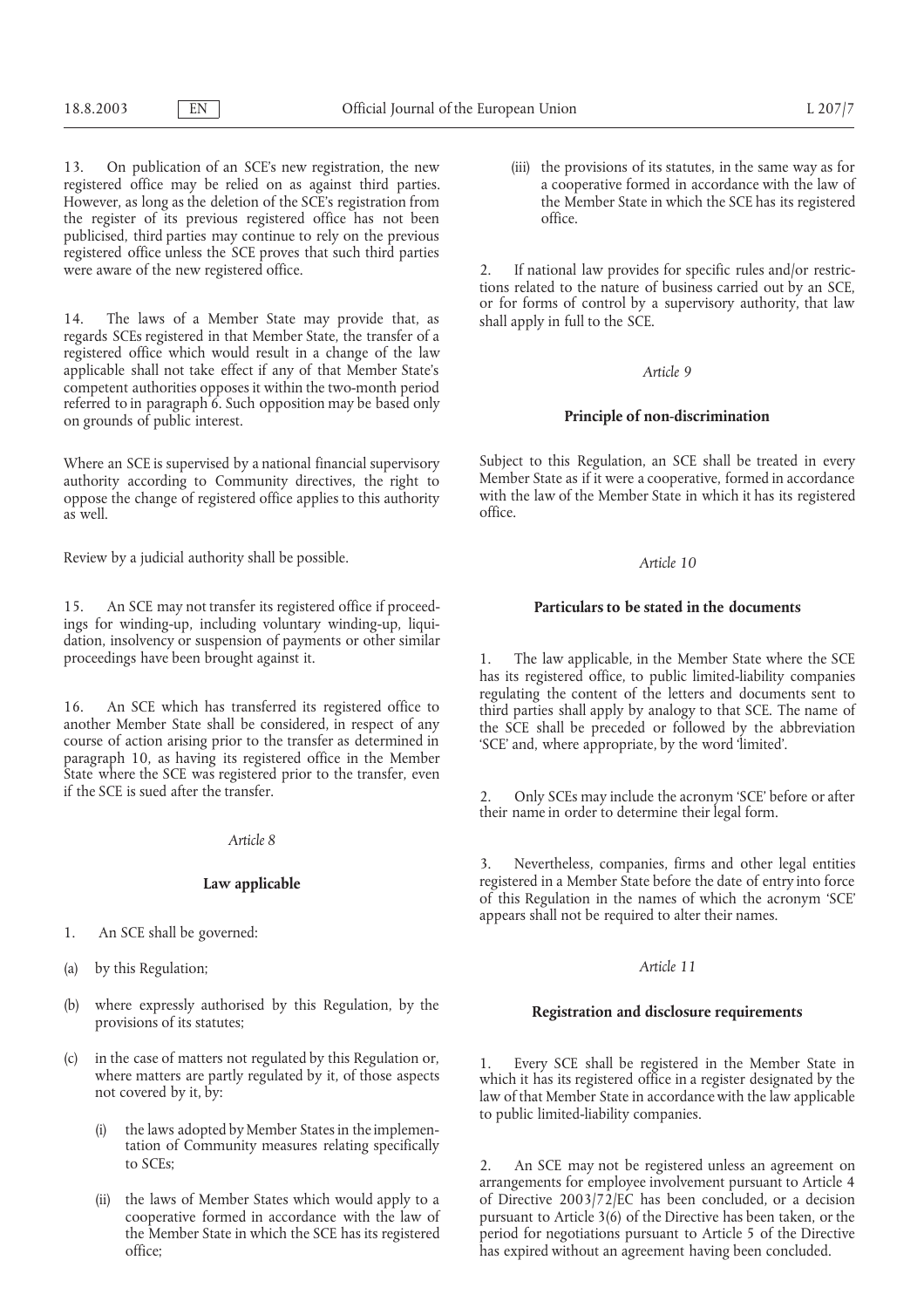3. In order for an SCE established by way of merger to be registered in a Member State which has made use of the option referred to in Article 7(3) of Directive 2003/72/EC, either an agreement pursuant to Article 4 of the Directive must have been concluded on the arrangements for employee involvement, including participation, or none of the participating cooperatives must have been governed by participation rules before registration of the SCE.

4. The statutes of the SCE must not conflict at any time with the arrangements for employee involvement which have been so determined. Where such new arrangements determined pursuant to Directive 2003/72/EC conflict with the existing statutes, the statutes shall be amended to the extent necessary.

In this case, a Member State may provide that the management organ or the administrative organ of the SCE shall be entitled to amend the statutes without any further decision from the general meeting.

5. The law applicable, in the Member State where the SCE has its registered office, to public limited-liability companies concerning disclosure requirements of documents and particulars shall apply by analogy to that SCE.

## *Article 12*

#### **Publication of documents in the Member States**

1. Publication of documents and particulars concerning an SCE which must be made public under this Regulation shall be effected in the manner laid down in the laws of the Member State applicable to public limited-liability companies in which the SCE has its registered office.

2. The national rules adopted pursuant to Directive 89/ 666/EEC shall apply to branches of an SCE opened in a Member State other than that in which it has its registered office. However, Member States may provide for derogations from the national provisions implementing that Directive to take account of the specific features of cooperatives.

## *Article 13*

## **Notice in the** *Official Journal of the European Union*

1. Notice of an SCE's registration and of the deletion of such a registration shall be published for information purposes in the *Official Journal of the European Union* after publication in accordance with Article 12. That notice shall state the name, number, date and place of registration of the SCE, the date and place of publication and the title of publication, the registered office of the SCE and its sector of activity.

2. Where the registered office of an SCE is transferred in accordance with Article 7, notice shall be published giving the information provided for in paragraph 1, together with that relating to the new registration.

3. The particulars referred to in paragraph 1 shall be forwarded to the Office for Official Publications of the European Communities within one month of the publication referred to in Article 12(1).

#### *Article 14*

### **Acquisition of membership**

1. Without prejudice to Article 33(1)(b) the acquisition of membership of an SCE shall be subject to the approval of the management or administrative organ. Candidates refused membership may appeal to the general meeting held following the application for membership.

Where the laws of the Member State of the SCE's registered office so permit, the statutes may provide that persons who do not expect to use or produce the SCE's goods and services may be admitted as investor (non-user) members. The acquisition of such membership shall be subject to approval by the general meeting or any other organ delegated to give approval by the general meeting or the statutes.

Members who are legal bodies shall be deemed to be users by virtue of the fact that they represent their own members provided that their members who are natural persons are users.

Unless the statutes provide otherwise, membership of an SCE may be acquired by natural persons or legal bodies.

The statutes may make admission subject to other conditions, in particular:

- subscription of a minimum amount of capital,
- conditions related to the objects of the SCE.

Where provided for in the statutes, applications for a supplementary stake in the capital may be addressed to members.

4. An alphabetical index of all members shall be kept at the registered office of the SCE, showing their addresses and the number and class, if appropriate, of the shares they hold. Any party having a direct legitimate interest may inspect the index on request, and may obtain a copy of the whole or any part at a price not exceeding the administrative cost thereof.

5. Any transaction which affects the manner in which the capital is ascribed or allotted, or increased or reduced, shall be entered on the index of members provided for in paragraph 4 no later than the month following that in which the change occurs.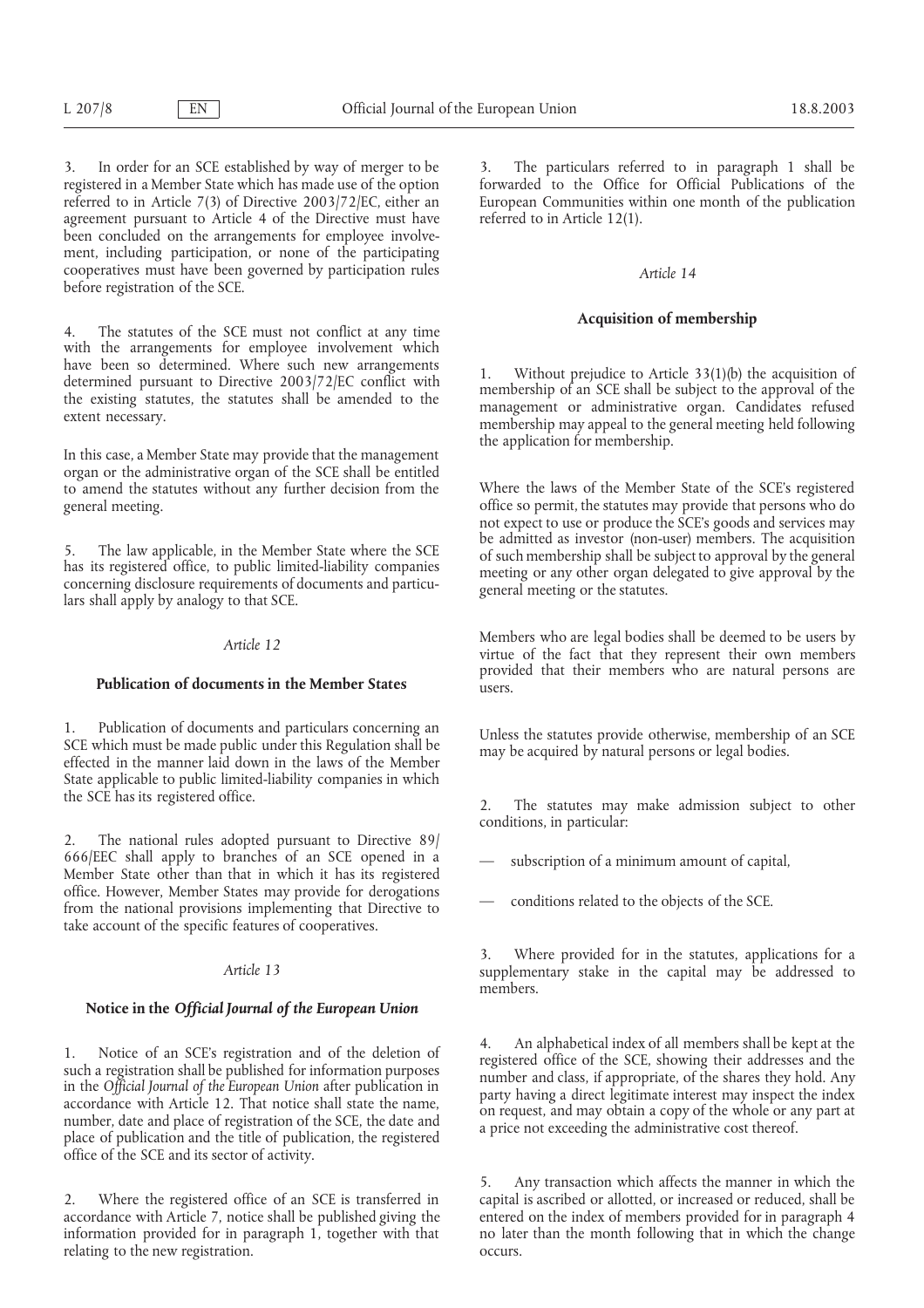6. The transactions referred to in paragraph 5 shall not take effect with respect to the SCE or third parties having a direct legitimate interest until they are entered on the index referred to in paragraph 4.

7. Members shall on request be given a written statement certifying that the change has been entered.

## *Article 15*

### **Loss of membership**

- 1. Membership shall be lost:
- upon resignation,
- upon expulsion, where the member commits a serious breach of his/her obligations or acts contrary to the interests of the SCE,
- where authorised by the statutes, upon the transfer of all shares held to a member or a natural person or legal entity which has acquired membership,
- upon winding-up in the case of a member that is not a natural person,
- upon bankruptcy,
- upon death,
- in any other situation provided for in the statutes or in the legislation on cooperatives of the Member State in which the SCE has its registered office.

2. Any minority member who opposed an amendment to the statutes at the general meeting whereby:

- (i) new obligations in respect of payments or other services were introduced; or
- (ii) existing obligations for members were substantially extended; or
- (iii) the period of notice for resignation from the SCE was extended to more than five years;

may tender his/her resignation within two months of the general meeting's decision.

Membership shall terminate at the end of the current financial year in the cases referred to in points (i) and (ii) of the first subparagraph and at the end of the period of notice which applied before the statutes were amended in the case referred to in point (iii) thereof. The amendment to the statutes shall not take effect in respect of that member. Resignation shall entitle the member to repayment of shares on the conditions laid down in Articles 3(4) and 16.

3. The decision to expel a member shall be taken by the administrative or management organ, after the member has been heard. The member may appeal against such a decision to the general meeting.

# *Article 16*

### **Financial entitlements of members in the event of resignation or expulsion**

1. Except where shares are transferred and subject to Article 3, loss of membership shall entitle the member to repayment of his/her part of the subscribed capital, reduced in proportion to any losses charged against the SCE's capital.

2. The amounts deducted under paragraph 1 shall be calculated by reference to the balance sheet for the financial year in which the entitlement to repayment arose.

3. The statutes shall lay down the procedures and conditions for exercising the right to resign and lay down the time within which repayment shall be made, which may not exceed three years. In any event, the SCE shall not be obliged to make the repayment less than six months after approval of the balance sheet issued following the loss of membership.

Paragraphs 1, 2 and 3 shall apply also where only a part of a member's shareholding is to be repaid.

#### CHAPTER II

## **FORMATION**

Sec tion 1

### **General**

*Article 17*

## **Law applicable during formation**

1. Subject to this Regulation, the formation of an SCE shall be governed by the law applicable to cooperatives in the Member State in which the SCE establishes its registered office.

2. The registration of an SCE shall be made public in accordance with Article 12.

#### *Article 18*

#### **Acquisition of legal personality**

1. An SCE shall acquire legal personality on the day of its registration in the Member State in which it has its registered office, in the register designated by that State in accordance with Article 11(1).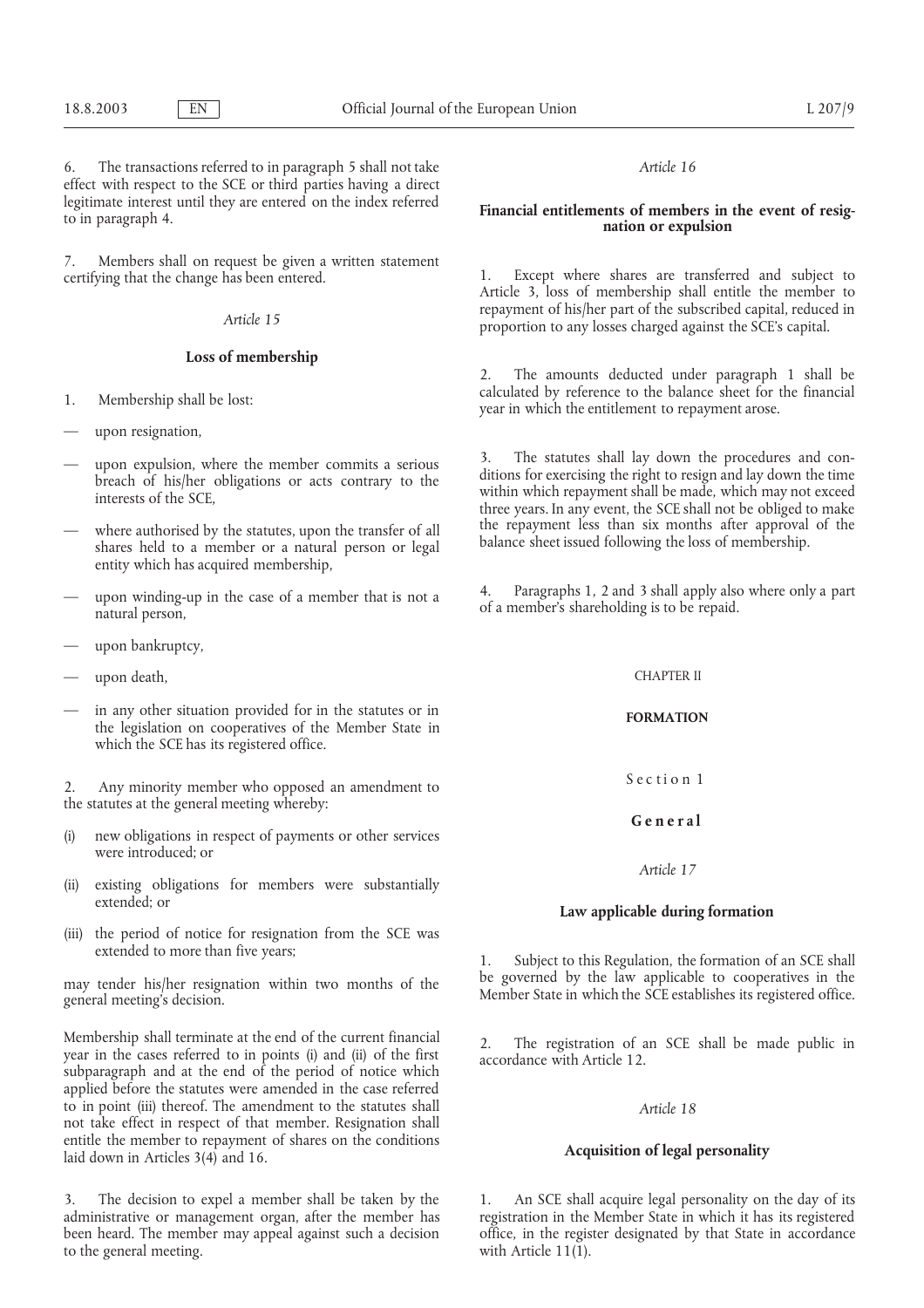2. If acts are performed in an SCE's name before its registration in accordance with Article 11 and the SCE does not assume the obligations arising out of such acts after its registration, the natural persons, companies, firms or other legal entities which performed those acts shall be jointly and severally liable therefor, without limit in the absence of agreement to the contrary.

# Section 2

## **Formati on by merger**

# *Article 19*

#### **Procedures for formation by merger**

An SCE may be formed by means of a merger carried out in accordance with:

- the procedure for merger by acquisition,
- the procedure for merger by the formation of a new legal person.

In the case of a merger by acquisition, the acquiring cooperative shall take the form of an SCE when the merger takes place. In the case of a merger by the formation of a new legal person, the latter shall take the form of an SCE.

# *Article 20*

#### **Law applicable in the case of merger**

For matters not covered by this section or, where a matter is partly covered by it, for aspects not covered by it, each cooperative involved in the formation of an SCE by merger shall be governed by the provisions of the law of the Member State to which it is subject that apply to mergers of cooperatives and, failing that, the provisions applicable to internal mergers of public limited-liability companies under the law of that State.

### *Article 21*

# **Grounds for opposition to a merger**

The laws of a Member State may provide that a cooperative governed by the law of that Member State may not take part in the formation of an SCE by merger if any of that Member State's competent authorities opposes it before the issue of the certificate referred to in Article 29(2).

Such opposition may be based only on grounds of public interest. Review by a judicial authority shall be possible.

# *Article 22*

## **Conditions of merger**

1. The management or administrative organ of merging cooperatives shall draw up draft terms of merger. The draft terms of merger shall include the following particulars:

- (a) the name and registered office of each of the merging cooperatives together with those proposed for the SCE;
- (b) the share-exchange ratio of the subscribed capital and the amount of any cash payment. If there are no shares, a precise division of the assets and its equivalent value in shares;
- (c) the terms for the allotment of shares in the SCE;
- (d) the date from which the holding of shares in the SCE will entitle the holders to share in surplus and any special conditions affecting that entitlement;
- (e) the date from which the transactions of the merging cooperatives will be treated for accounting purposes as being those of the SCE;
- (f) the special conditions or advantages attached to debentures or securities other than shares which, according to Article 66, do not confer the status of member;
- (g) the rights conferred by the SCE on the holders of shares to which special rights are attached and on the holders of securities other than shares, or the measures proposed concerning them;
- (h) the forms of protection of the rights of creditors of the merging cooperatives;
- (i) any special advantage granted to the experts who examine the draft terms of merger or to members of the administrative, management, supervisory or controlling organs of the merging cooperatives;
- (j) the statutes of the SCE;
- (k) information on the procedures by which arrangements for employee involvement are determined pursuant to Directive 2003/72/EC.

2. The merging cooperatives may include further items in the draft terms of merger.

3. The law applicable to public limited-liability companies concerning the draft terms of a merger shall apply by analogy to the cross-border merger of cooperatives for the creation of an SCE.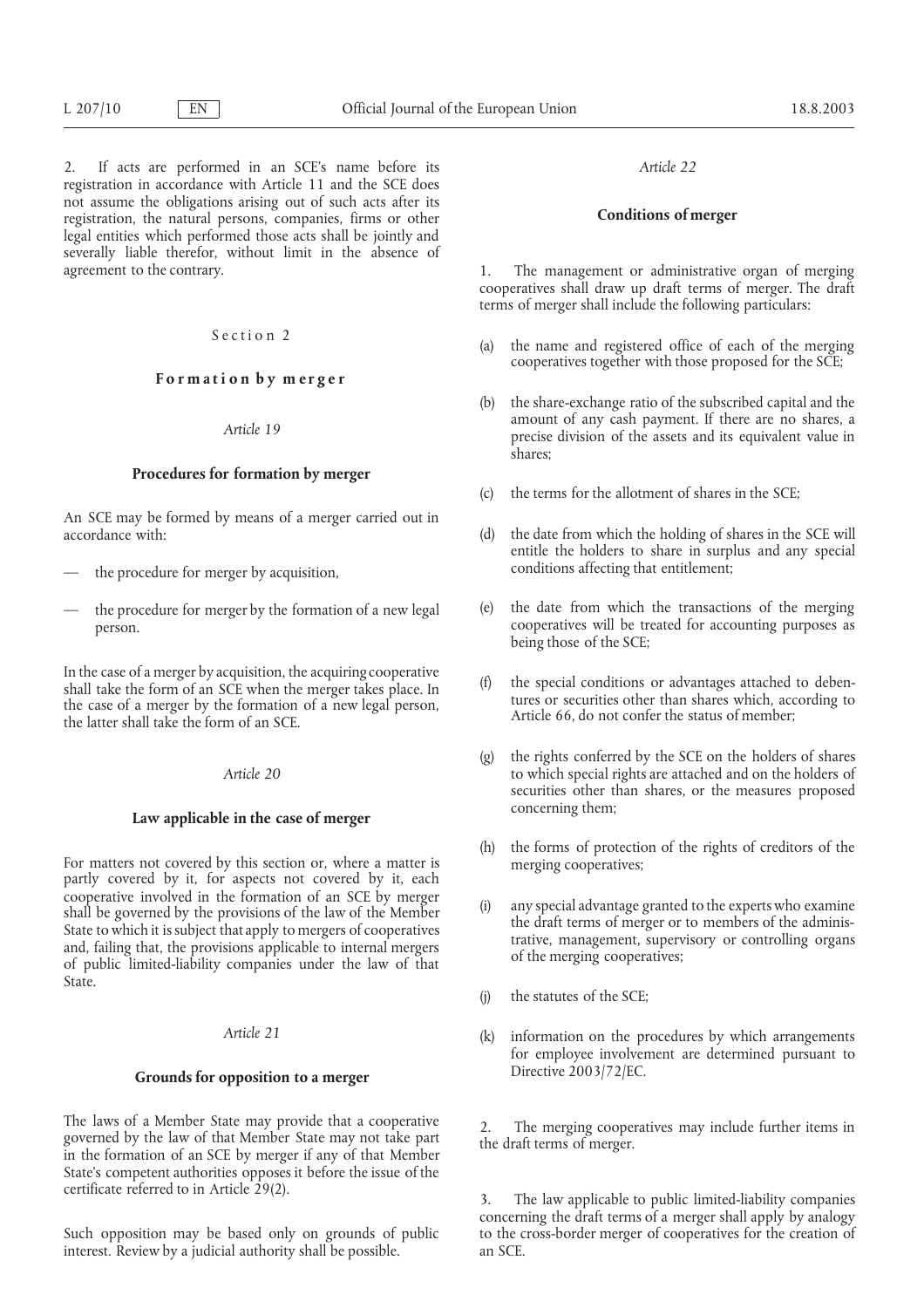## **Explanation and justification of the terms of merger**

The administrative or management organs of each merging cooperative shall draw up a detailed written report explaining and justifying the draft terms of merger from a legal and economic viewpoint and in particular the share-exchange ratio. The report shall also indicate any special valuation difficulties.

### *Article 24*

#### **Publication**

1. The law applicable to public limited-liability companies concerning the disclosure requirements of the draft terms of mergers shall apply by analogy to each of the merging cooperatives, subject to the additional requirements imposed by the Member State to which the cooperative concerned is subject.

2. Publication of the draft terms of merger in the national gazette shall, however, include the following particulars for each of the merging cooperatives:

- (a) the type, name and registered office of each merging cooperative;
- (b) the address of the place or of the register in which the statutes and all other documents and particulars are filed in respect of each merging cooperative, and the number of the entry in that register;
- (c) an indication of the arrangements made in accordance with Article 28 for the exercise of the rights of the creditors of the cooperative in question and the address at which complete information on those arrangements may be obtained free of charge;
- (d) an indication of the arrangements made in accordance with Article 28 for the exercise of the rights of members of the cooperative in question and the address at which complete information on those arrangements may be obtained free of charge;
- (e) the name and registered office proposed for the SCE;
- (f) the conditions determining the date on which the merger will take effect pursuant to Article 31.

*Article 25*

## **Disclosure requirements**

1. Any member shall be entitled, at least one month before the date of the general meeting required to decide on the merger, to inspect at the registered office the following documents:

- (a) the draft terms of merger mentioned in Article 22;
- (b) the annual accounts and management reports of the merging cooperatives for the three preceding financial years;
- (c) an accounting statement drafted in accordance with the provisions applicable to the internal mergers of public limited-liability companies, to the extent that such a statement is required by these provisions;
- (d) the experts' report on the value of shares to be distributed in exchange for the assets for the merging cooperatives or the share exchange ratio as provided for in Article 26;
- (e) the report from the cooperative's administrative or management organs as provided for in Article 23.

2. A full copy of the documents referred to in paragraph 1 or, if he/she so wishes, an extract, may be obtained by any member on request and free of charge.

## *Article 26*

#### **Report of independent experts**

1. For each merging cooperative, one or more independent experts, appointed by that cooperative in accordance with the provisions of Article 4(6), shall examine the draft terms of merger and draw up a written report for the members.

2. A single report for all merging cooperatives may be drawn up where this is permitted by the laws of the Member States to which the cooperatives are subject.

The law applicable to the mergers of public limitedliability companies concerning the rights and obligations of experts shall apply by analogy to the merger of cooperatives.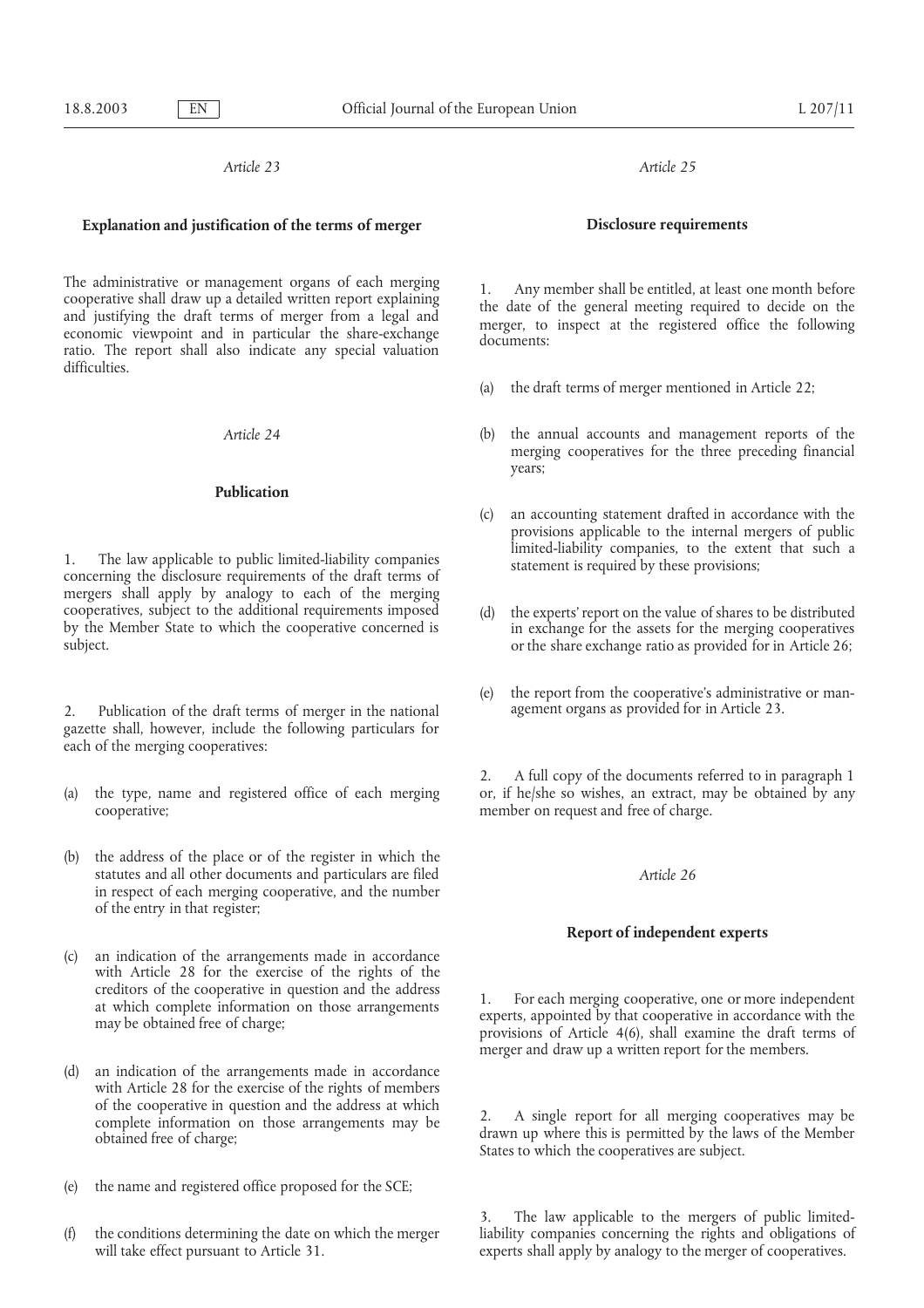## **Approval of the terms of merger**

1. The general meeting of each of the merging cooperatives shall approve the draft terms of the merger.

2. Employee involvement in the SCE shall be decided upon pursuant to Directive 2003/72/EC. The general meetings of each of the merging cooperatives may reserve the right to make registration of the SCE conditional upon its express ratification of the arrangements so decided.

#### *Article 28*

#### **Laws applicable to formation by merger**

1. The law of the Member State governing each merging cooperative shall apply as in the case of a merger of public limited-liability companies, taking into account the crossborder nature of the merger, with regard to the protection of the interests of:

— creditors of the merging cooperatives,

holders of bonds in the merging cooperatives.

2. A Member State may, in the case of the merging cooperatives governed by its law, adopt provisions designed to ensure appropriate protection for members who have opposed the merger.

#### *Article 29*

#### **Scrutiny of merger procedure**

1. The legality of a merger shall be scrutinised, as regards the part of the procedure concerning each merging cooperative, in accordance with the law of the Member State to which the merging cooperative is subject that apply to mergers of cooperatives and, failing that, the provisions applicable to internal mergers of public limited companies under the law of that State.

2. In each Member State concerned the court, notary or other competent authority shall issue a certificate attesting to the completion of the pre-merger acts and formalities.

3. If the law of a Member State to which a merging cooperative is subject provides for a procedure to scrutinise and amend the share-exchange ratio, or a procedure to compensate minority members, without preventing the registration of the merger, such procedures shall apply only if the other merging cooperatives situated in Member States which do not provide for such procedure explicitly accept, when approving the draft terms of the merger in accordance with Article  $27(1)$ , the possibility for the members of that merging cooperative to have recourse to such procedure. In such cases, the court, notary or other competent authorities may issue the certificate referred to in paragraph 2 even if such a procedure has been started. The certificate must, however, indicate that the procedure is pending. The decision in the procedure shall be binding on the acquiring cooperative and all its members.

#### *Article 30*

## **Scrutiny of legality of merger**

1. The legality of a merger shall be scrutinised, as regards the part of the procedure concerning the completion of the merger and the formation of the SCE, by the court, notary or other competent authority in the Member State of the proposed registered office of the SCE able to scrutinise that aspect of the legality of mergers of cooperatives and, failing that, mergers of public limited-liability companies.

2. To that end, each merging cooperative shall submit to the competent authority the certificate referred to in Article 29(2) within six months of its issue together with a copy of the draft terms of merger approved by that cooperative.

3. The authority referred to in paragraph 1 shall in particular ensure that the merging cooperatives have approved draft terms of merger in the same terms and that arrangements for employee involvement have been determined pursuant to Directive 2003/72/EC.

4. The said authority shall also satisfy itself that the SCE has been formed in accordance with the requirements of the law of the Member State in which it has its registered office.

### *Article 31*

## **Registration of merger**

1. A merger and the simultaneous formation of an SCE shall take effect on the date on which the SCE is registered in accordance with Article 11(1).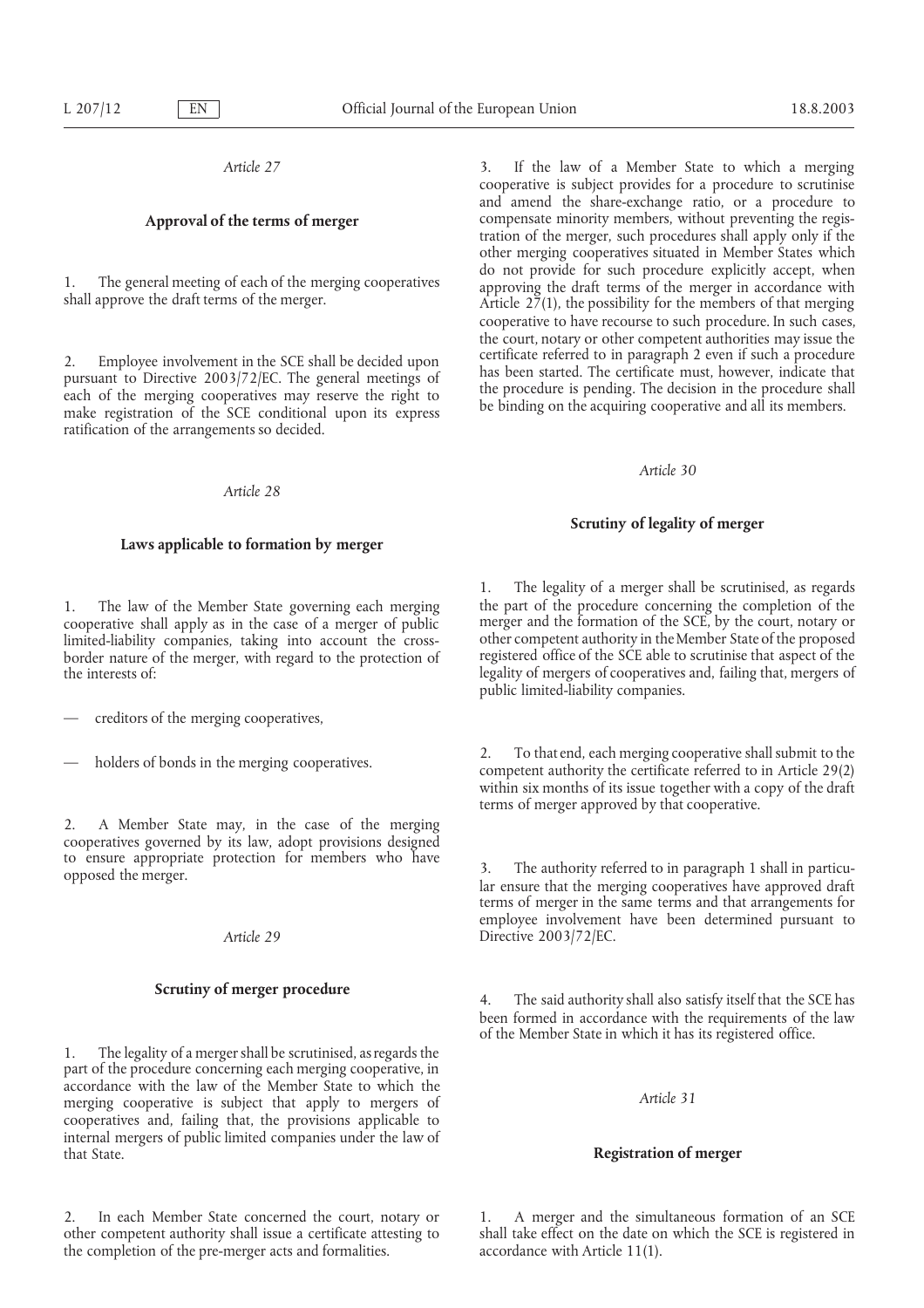2. The SCE may not be registered until all the formalities provided for in Articles 29 and 30 have been completed.

# *Article 32*

#### **Publication**

For each of the merging cooperatives the completion of the merger shall be made public as laid down by the law of the Member State concerned in accordance with the laws governing mergers of public companies limited by shares.

## *Article 33*

# **Consequences of merger**

1. A merger carried out as laid down in the first indent of the first subparagraph of Article 19 shall have the following consequences *ipso jure* and simultaneously:

- (a) all the assets and liabilities of each cooperative being acquired are transferred to the acquiring legal person;
- (b) the members of each cooperative being acquired become members of the acquiring legal person;
- (c) the cooperatives being acquired cease to exist;
- (d) the acquiring legal person assumes the form of an SCE.

2. A merger carried out as laid down in the second indent of the first subparagraph of Article 19 shall have the following consequences *ipso jure* and simultaneously:

- (a) all the assets and liabilities of the merging cooperatives are transferred to the SCE;
- (b) the members of the merging cooperatives become members of the SCE;
- (c) the merging cooperatives cease to exist.

3. Where, in the case of a merger of cooperatives, the law of a Member State requires the completion of any special formalities before the transfer of certain assets, rights and obligations by the merging cooperatives becomes effective against third parties, those formalities shall apply and shall be carried out either by the merging cooperatives or by the SCE following its registration.

4. The rights and obligations of the participating cooperatives in relation to both individual and collective terms and conditions of employment arising from national law, practice and individual employment contracts or employment relationships and existing at the date of the registration shall, by reason of such registration be transferred to the SCE.

The first subparagraph shall not apply to the right of workers' representatives to participate in general or section or sectorial meetings provided for in Article 59(4).

5. When the merger has been registered, the SCE shall immediately inform the members of the cooperative being acquired of the fact that they have been entered in the register of members and of the number of their shares.

#### *Article 34*

# **Legality of the merger**

1. A merger as provided for in the fourth indent of Article 2(1) may not be declared null and void once the SCE has been registered.

The absence of scrutiny of the legality of the merger pursuant to Articles 29 and 30 shall constitute one of the grounds for the winding-up of the SCE, in accordance with the provisions of Article 74.

#### Sec tion 3

# Conversion of an existing cooperative **into an SCE**

#### *Article 35*

#### **Procedures for formation by conversion**

1. Without prejudice to Article 11, the conversion of a cooperative into an SCE shall not result in the winding-up of the cooperative or in the creation of a new legal person.

The registered office may not be transferred from one Member State to another pursuant to Article 7 at the same time as the conversion is effected.

3. The administrative or management organ of the cooperative in question shall draw up draft terms of conversion and a report explaining and justifying the legal and economic aspects as well as the employment effects of the conversion and indicating the implications for members and employees of the adoption of the form of an SCE.

4. The draft terms of conversion shall be made public in the manner laid down in each Member State's law at least one month before the general meeting called upon to decide thereon.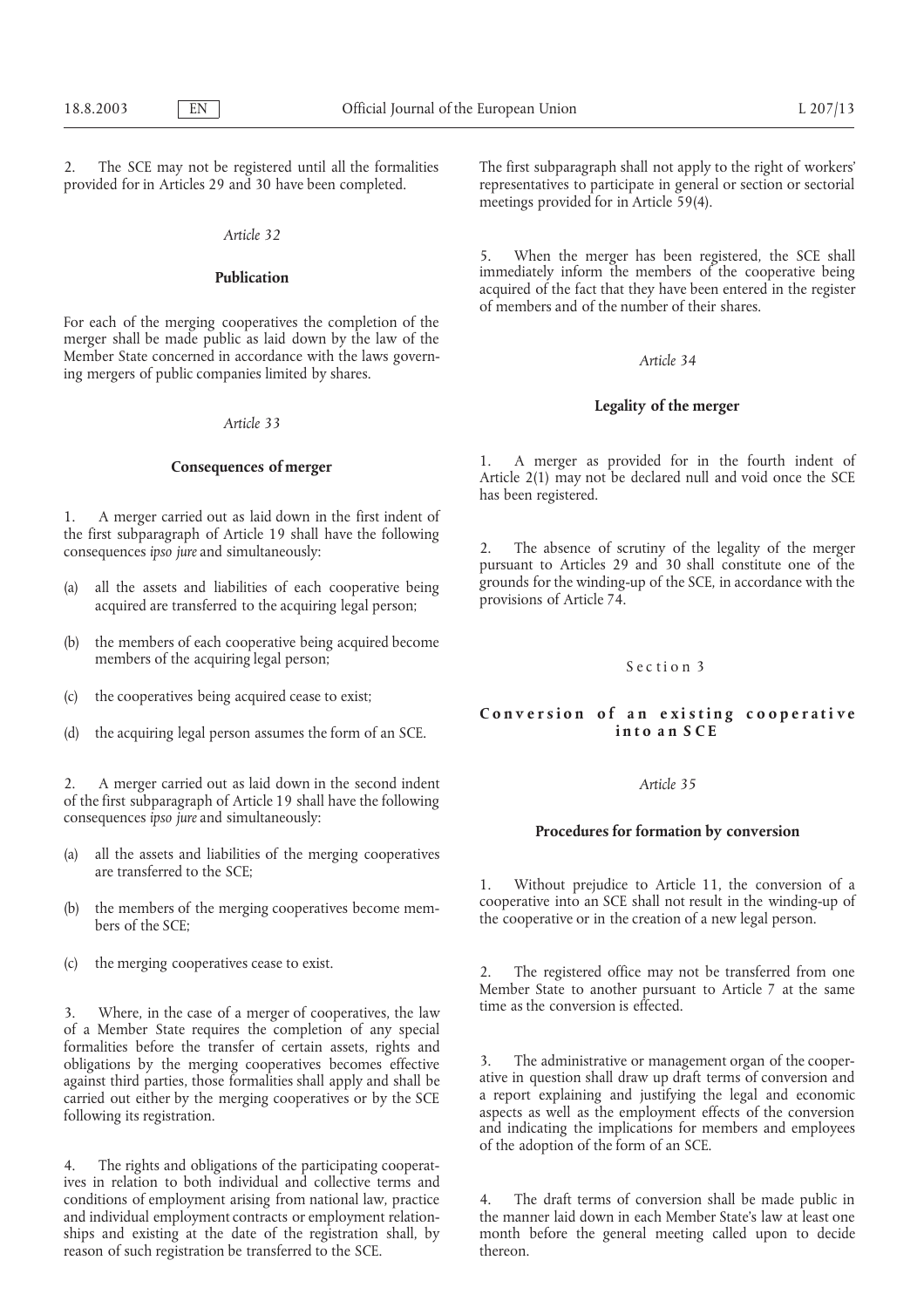5. Before the general meeting referred to in paragraph 6, one or more independent experts appointed or approved, in accordance with the national provisions, by a judicial or administrative authority in the Member State to which the cooperative being converted into an SCE is subject shall certify *mutatis mutandis* that the rules of Article 22(1)(b) are respected.

6. The general meeting of the cooperative in question shall approve the draft terms of conversion together with the statutes of the SCE.

7. Member States may make a conversion conditional on a favourable vote of a qualified majority or unanimity in the controlling organ of the cooperative to be converted within which employee participation is organised.

8. The rights and obligations of the cooperative to be converted on both individual and collective terms and conditions of employment arising from national law, practice and individual employment contracts or employment relationships and existing at the date of the registration shall, by reason of such registration, be transferred to the SCE.

### CHAPTER III

### **STRUCTURE OF THE SCE**

#### *Article 36*

# **Structure of organs**

Under the conditions laid down by this Regulation an SCE shall comprise:

- (a) a general meeting; and
- (b) either a supervisory organ and a management organ (two-tier system) or an administrative organ (one-tier system) depending on the form adopted in the statutes.

### Section 1

## **Two-t ier system**

# *Article 37*

## **Functions of the management organ; appointment of members**

1. The management organ shall be responsible for managing the SCE and shall represent it in dealings with third parties and in legal proceedings. A Member State may provide that a managing director is responsible for the current management under the same conditions as for cooperatives that have registered offices within that Member State's territory.

2. The member or members of the management organ shall be appointed and removed by the supervisory organ.

However, a Member State may require or permit the statutes to provide that the member or members of the management organ are appointed and removed by the general meeting under the same conditions as for cooperatives that have registered offices within its territory.

3. No person may at the same time be a member of the management organ and of the supervisory organ of an SCE. The supervisory organ may, however, nominate one of its members to exercise the function of member of the management organ in the event of a vacancy. During such period, the functions of the person concerned as member of the supervisory organ shall be suspended. A Member State may impose a time limit on such a period.

The number of members of the management organ or the rules for determining it shall be laid down in the SCE's statutes. However, a Member State may fix a minimum and/or maximum number.

5. Where no provision is made for a two-tier system in relation to cooperatives with registered offices within its territory, a Member State may adopt the appropriate measures in relation to SCEs.

#### *Article 38*

# **Chairmanship and the calling of meetings of the management organ**

1. The management organ shall elect a chairman from among its members, in accordance with the statutes.

2. The chairman shall call a meeting of the management organ under the conditions laid down in the statutes, either on his own initiative or at the request of any member. Any such request shall indicate the reasons for calling the meeting. If no action has been taken in respect of such a request within 15 days, the meeting of the management organ may be called by the member(s) who made the request.

### *Article 39*

## **Functions of the supervisory organ; appointment of members**

1. The supervisory organ shall supervise the duties performed by the management organ. It may not itself exercise the power to manage the SCE. The supervisory organ may not represent the SCE in dealings with third parties. It shall represent the SCE in dealings with the management organ, or its members, in respect of litigation or the conclusion of contracts.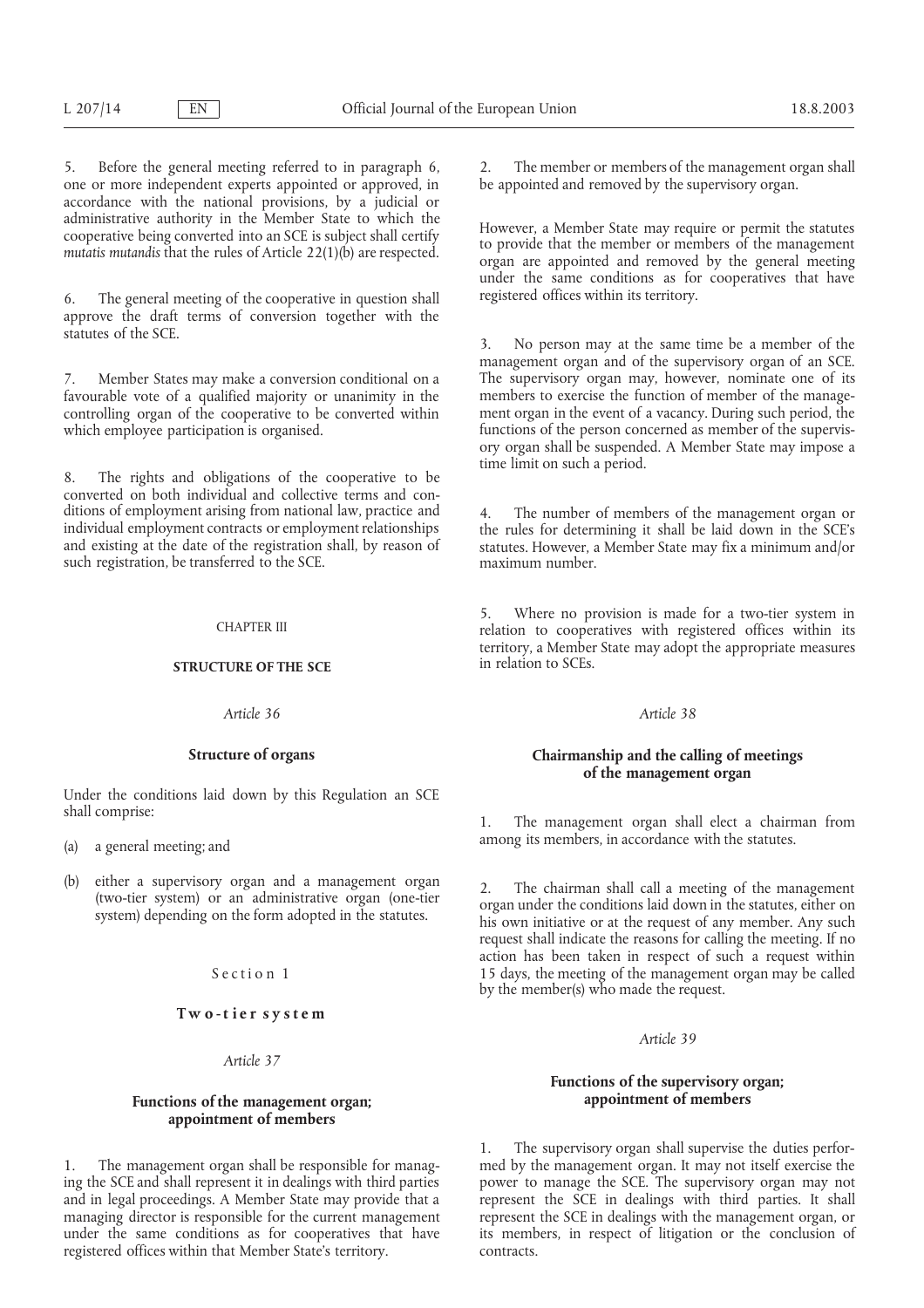2. The members of the supervisory organ shall be appointed and removed by the general meeting. The members of the first supervisory organ may, however, be appointed in the statutes. This shall apply without prejudice to any employee participation arrangements determined pursuant to Directive 2003/ 72/EC.

3. Of the members of the supervisory organ, not more than one quarter of the posts available may be filled by non-user members.

4. The statutes shall lay down the number of members of the supervisory organ or the rules for determining it. A Member State may, however, stipulate the number of members or the composition of the supervisory organ for SCEs having their registered office in its territory or a minimum and/or a maximum number.

## *Article 40*

#### **Right to information**

1. The management organ shall report to the supervisory organ at least once every three months on the progress and foreseeable developments of the SCE's business, taking account of any information relating to undertakings controlled by the SCE that may significantly affect the progress of the SCE's business.

2. In addition to the regular information referred to in paragraph 1, the management organ shall promptly communicate to the supervisory organ any information on events likely to have an appreciable effect on the SCE.

3. The supervisory organ may require the management organ to provide information of any kind, which it needs to exercise supervision in accordance with Article 39(1). A Member State may provide that each member of the supervisory organ also be entitled to this facility.

4. The supervisory organ may undertake or arrange for any investigations necessary for the performance of its duties.

5. Each member of the supervisory organ shall be entitled to examine all information submitted to it.

## *Article 41*

## **Chairmanship and the calling of meetings of the supervisory organ**

1. The supervisory organ shall elect a chairman from among its members. If half of the members are appointed by employees, only a member appointed by the general meeting may be elected chairman.

2. The chairman shall call a meeting of the supervisory organ under the conditions laid down in the statutes, either on his/her own initiative, or at the request of at least one third of its members, or at the request of the management organ. The request shall indicate the reasons for calling the meeting. If no action has been taken in respect of such a request within 15 days, the meeting of the supervisory organ may be called by those who made the request.

# Sec tion 2

# **The on e- tier system**

# *Article 42*

# **Functions of the administrative organ; appointment of members**

1. The administrative organ shall manage the SCE and shall represent it in dealings with third parties and in legal proceedings. A Member State may provide that a managing director shall be responsible for the current management under the same conditions as for cooperatives that have registered offices within that Member State's territory.

2. The number of members of the administrative organ or the rules for determining it shall be laid down in the statutes of the SCE. However, a Member State may set a minimum and, where necessary, a maximum number of members. Of the members of the administrative organ, not more than one quarter of the posts available may be filled by non-user members.

The administrative organ shall, however, consist of at least three members where employee participation is regulated in accordance with Directive 2003/72/EC.

3. The members of the administrative organ, and, where the statutes so provide, their alternate members, shall be appointed by the general meeting. The members of the first administrative organ may, however, be appointed by the statutes. This shall apply without prejudice to any employee participation arrangements determined pursuant to Directive 2003/72/EC.

4. Where no provision is made for a one-tier system in relation to cooperatives with registered offices within its territory, a Member State may adopt the appropriate measures in relation to SCEs.

# *Article 43*

# **Intervals between meetings and the right to information**

1. The administrative organ shall meet at least once every three months, at intervals laid down in the statutes, to discuss the progress of and foreseeable development of the SCE's business, taking account, where appropriate, of any information relating to undertakings controlled by the SCE that may significantly affect the progress of the SCE's business.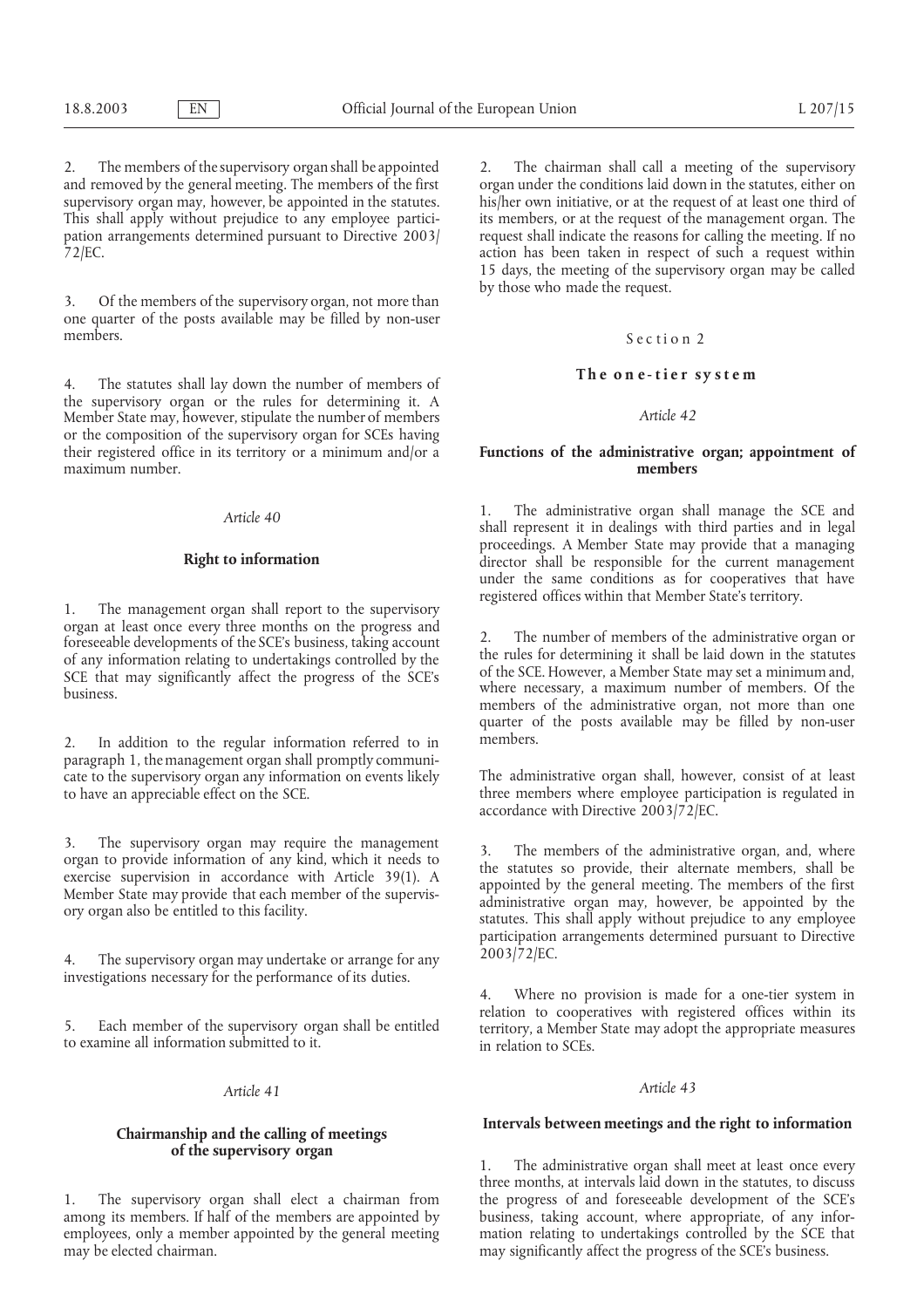2. Each member of the administrative organ shall be entitled to examine all reports, documents and information submitted to it.

### *Article 44*

# **Chairmanship and the calling of meetings of the administrative organ**

1. The administrative organ shall elect a chairman from among its members. If half of the members are appointed by employees, only a member appointed by the general meeting may be elected chairman.

2. The chairman shall call a meeting of the administrative organ under the conditions laid down in the statutes, either on his/her own initiative or at the request of at least one third of its members. The request must indicate the reasons for calling the meeting. If no action has been taken in respect of such a request within 15 days, the meeting of the administrative organ may be called by those who made the request.

# Section 3

### Rules common to the one-tier and two**ti er systems**

# *Article 45*

# **Term of office**

1. Members of SCE organs shall be appointed for a period laid down in the statutes not exceeding six years.

2. Subject to any restrictions laid down in the statutes, members may be re-appointed once or more than once for the period determined in accordance with paragraph 1.

#### *Article 46*

### **Conditions of membership**

1. An SCE's statutes may permit a company within the meaning of Article 48 of the Treaty to be a member of one of its organs, provided that the law applicable to cooperatives in the Member State in which the SCE's registered office is situated does not provide otherwise.

That company shall designate a natural person as its representative to exercise its functions on the organ in question. The representative shall be subject to the same conditions and obligations as if he/she were personally a member of the organ.

2. No person may be a member of any SCE organ or a representative of a member within the meaning of paragraph 1 who:

- is disqualified, under the law of the Member State in which the SCE's registered office is situated, from serving on the corresponding organ of a cooperative governed by the law of that State, or
- is disqualified from serving on the corresponding organ of a cooperative governed by the law of a Member State owing to a judicial or administrative decision delivered in a Member State.

An SCE's statutes may, in accordance with the law applicable to cooperatives in the Member State, lay down special conditions of eligibility for members representing the administrative organ.

# *Article 47*

## **Power of representation and liability of the SCE**

1. Where the authority to represent the SCE in dealings with third parties, in accordance with Articles  $37(1)$  and  $42(1)$ , is conferred on two or more members, those members shall exercise that authority collectively, unless the law of the Member State in which the SCE's registered office is situated allows the statutes to provide otherwise, in which case such a clause may be relied upon against third parties where it has been disclosed in accordance with Articles 11(5) and 12.

2. Acts performed by an SCE's organs shall bind the SCE vis-à-vis third parties, even where the acts in question are not in accordance with the objects of the SCE, providing they do not exceed the powers conferred on them by the law of the Member State in which the SCE has its registered office or which that law allows to be conferred on them.

Member States may, however, provide that the SCE shall not be bound where such acts are outside the objects of the SCE, if it proves that the third party knew that the act was outside those objects or could not in the circumstances have been unaware of it; disclosure of the statutes shall not of itself be sufficient proof thereof.

3. The limits on the powers of the organs of the SCE, arising under the statutes or from a decision of the competent organs, may never be relied on as against third parties, even if they have been disclosed.

4. A Member State may stipulate that the power to represent the SCE may be conferred by the statutes on a single person or on several persons acting jointly. Such legislation may stipulate that this provision of the statutes may be relied on as against third parties provided that it concerns the general power of representation. Whether or not such a provision may be relied on as against third parties shall be governed by the provisions of Article 12.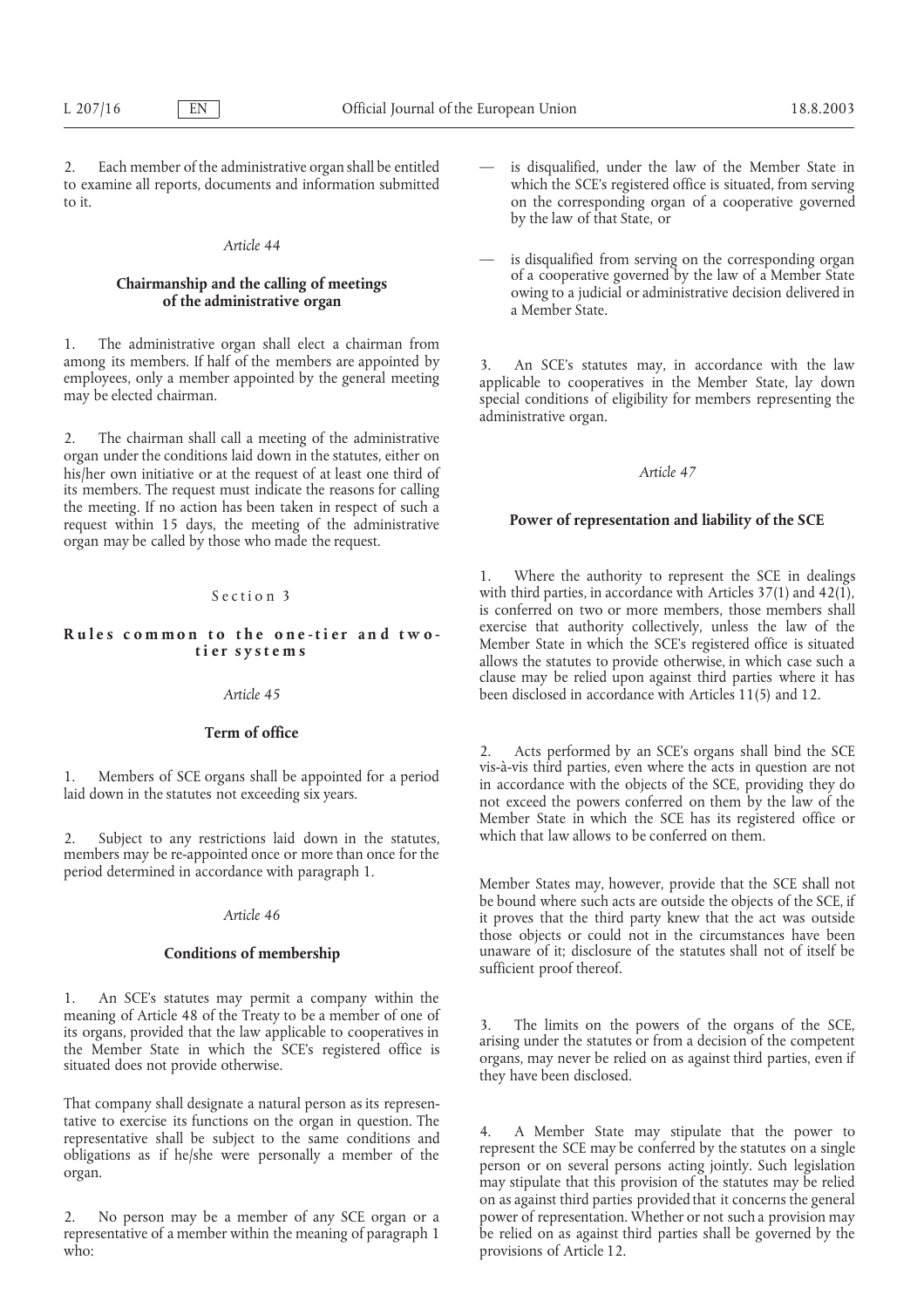# **Operations requiring authorisation**

1. An SCE's statutes shall list the categories of transactions requiring:

- under the two-tier system, authorisation from the supervisory organ or the general meeting to the management organ,
- under the one-tier system, an express decision adopted by the administrative organ or authorisation from the general meeting.
- 2. Paragraph 1 shall apply without prejudice to Article 47.

3. However, a Member State may determine the minimum categories of transactions and the organ which shall give the authorisation which must feature in the statutes of SCEs registered in its territory and/or provide that, under the twotier system, the supervisory organ may itself determine which categories of transactions are to be subject to authorisation.

*Article 49*

# **Confidentiality**

The members of an SCE's organs shall be under a duty, even after they have ceased to hold office, not to divulge any information which they have concerning the SCE the disclosure of which might be prejudicial to the cooperative's interests or those of its members, except where such disclosure is required or permitted under national law provisions applicable to cooperatives or companies or is in the public interest.

### *Article 50*

### **Conduct of the business of organs**

1. Unless otherwise provided by this Regulation or the statutes, the internal rules relating to quorums and decisiontaking in SCE organs shall be as follows:

- (a) quorum: at least half of the members with voting rights must be present or represented;
- (b) decision-taking: a majority of the members with voting rights present or represented.

Members who are absent may take part in decisions by authorising another member of the organ or the alternate members who were appointed at the same time to represent them.

2. Where there is no relevant provision in the statutes, the chairman of each organ shall have a casting vote in the event of a tie. There shall be no provision to the contrary in the statutes, however, where half of the supervisory organ consists of employees' representatives.

3. Where employee participation is provided for in accordance with Directive  $2003/72/\text{EC}$ , a Member State may provide that the supervisory organ's quorum and decision-making shall, by way of derogation from the provisions referred to in paragraphs 1 and 2, be subject to the rules applicable, under the same conditions, to cooperatives governed by the law of the Member State concerned.

## *Article 51*

## **Civil liability**

Members of management, supervisory and administrative organs shall be liable, in accordance with the provisions applicable to cooperatives in the Member State in which the SCE's registered office is situated, for loss or damage sustained by the SCE following any breach on their part of the legal, statutory or other obligations inherent in their duties.

#### Sec tion 4

# **G enera l meeting**

#### *Article 52*

#### **Competence**

The general meeting shall decide on matters for which it is given sole responsibility by:

- (a) this Regulation; or
- (b) the legislation of the Member State in which the SCE's registered office is situated, adopted under Directive 2003/72/EC.

Furthermore, the general meeting shall decide on matters for which responsibility is given to the general meeting of a cooperative governed by the law of the Member State in which the SCE's registered office is situated, either by the law of that Member State or by the SCE's statutes in accordance with that law.

#### *Article 53*

#### **Conduct of general meetings**

Without prejudice to the rules laid down in this section, the organisation and conduct of general meetings together with voting procedures shall be governed by the law applicable to cooperatives in the Member State in which the SCE's registered office is situated.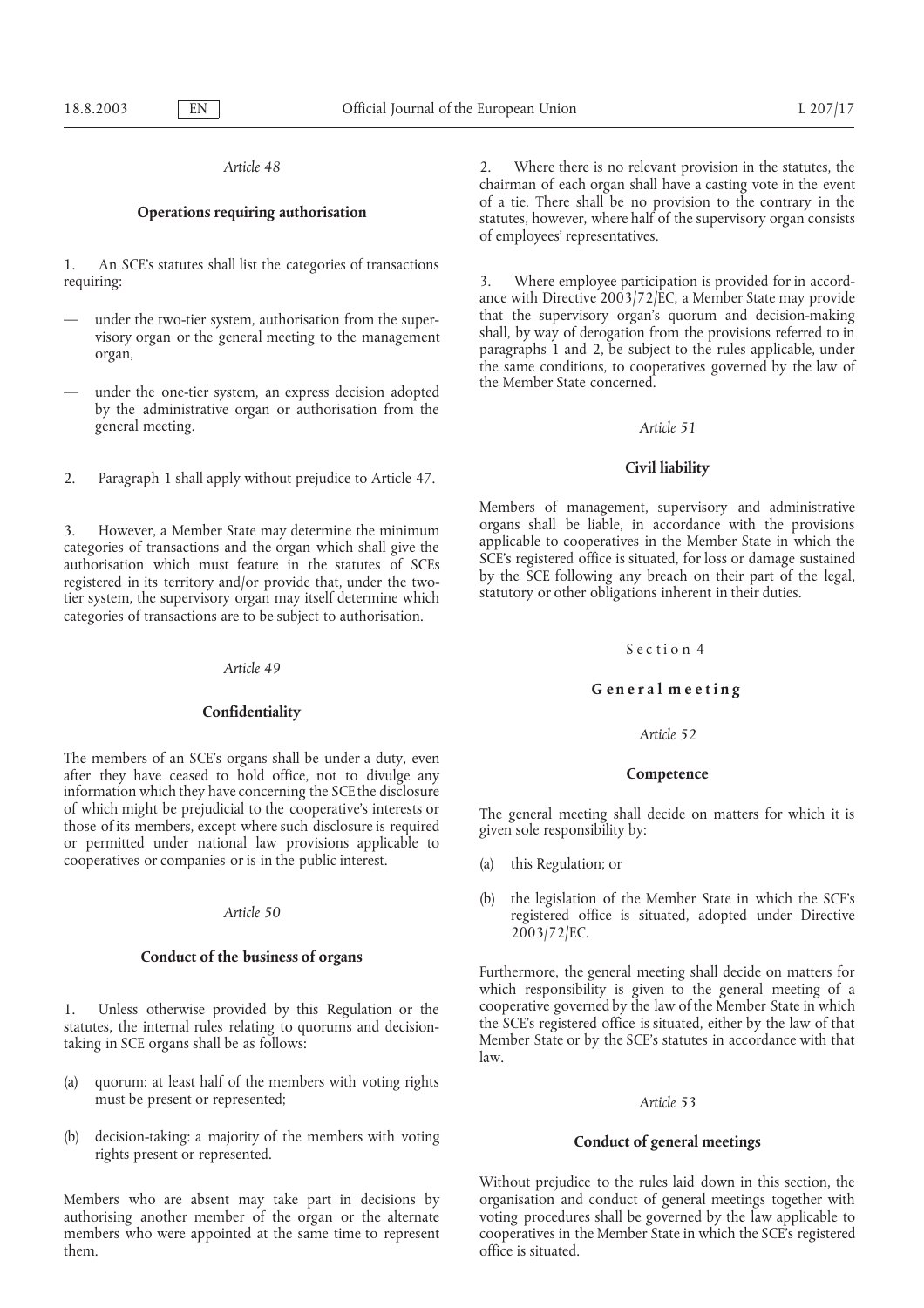# **Holding of general meetings**

1. An SCE shall hold a general meeting at least once each calendar year, within six months of the end of its financial year, unless the law of the Member State in which the SCE's registered office is situated applicable to cooperatives carrying on the same type of activity as the SCE provides for more frequent meetings. A Member State may, however, provide that the first general meeting may be held at any time in the 18 months following an SCE's incorporation.

2. General meetings may be convened at any time by the management organ or the administrative organ, the supervisory organ or any other organ or competent authority in accordance with the national law applicable to cooperatives in the Member State in which the SCE's registered office is situated. The management organ shall be bound to convene a general meeting at the request of the supervisory organ.

The agenda for the general meeting held after the end of the financial year shall include at least the approval of the annual accounts and the allocation of profits.

The general meeting may in the course of a meeting decide that a further meeting be convened and set the date and the agenda.

### *Article 55*

#### **Meeting called by a minority of members**

Members of the SCE who together number more than 5 000, or who have at least 10 % of the total number of the votes, may require the SCE to convene a general meeting and may draw up its agenda. The above proportions may be reduced by the statutes.

#### *Article 56*

#### **Notice of meeting**

1. A general meeting shall be convened by a notice in writing sent by any available means to every person entitled to attend the SCE's general meeting in accordance with Article 58(1) and (2) and the provisions of the statutes. That notice may be given by publication in the official internal publication of the SCE.

2. The notice calling a general meeting shall give at least the following particulars:

- the name and registered office of the SCE,
- the venue, date and time of the meeting,
- where appropriate, the type of general meeting,

the agenda, indicating the subjects to be discussed and the proposals for decisions.

3. The period between the date of dispatch of the notice referred to in paragraph 1 and the date of the opening of the general meeting shall be at least 30 days. It may, however, be reduced to  $15^{\circ}$  days in urgent cases. Where Article 61(4) is applied, relating to quorum requirements, the time between a first and second meeting convened to consider the same agenda may be reduced according to the law of the Member State in which the SCE has its registered office.

#### *Article 57*

# **Additions to the agenda**

Members of the SCE who together number more than 5 000, or who have at least 10 % of the total number of the votes, may require that one or more additional items be put on the agenda of any general meeting. The above proportions may be reduced by the statutes.

# *Article 58*

## **Attendance and proxies**

1. Every member shall be entitled to speak and vote at general meetings on the points that are included in the agenda.

2. Members of the SCE's organs and holders of securities other than shares and debentures within the meaning of Article 64 and, if the statutes allow, any other person entitled to do so under the law of the State in which the SCE's registered office is situated may attend a general meeting without voting rights.

3. A person entitled to vote shall be entitled to appoint a proxy to represent him/her at a general meeting in accordance with procedures laid down in the statutes.

The statutes shall lay down the maximum number of persons for whom a proxy may act.

The statutes may permit postal voting or electronic voting, in which case they shall lay down the necessary procedures.

### *Article 59*

## **Voting rights**

1. Each member of an SCE shall have one vote, regardless of the number of shares he holds.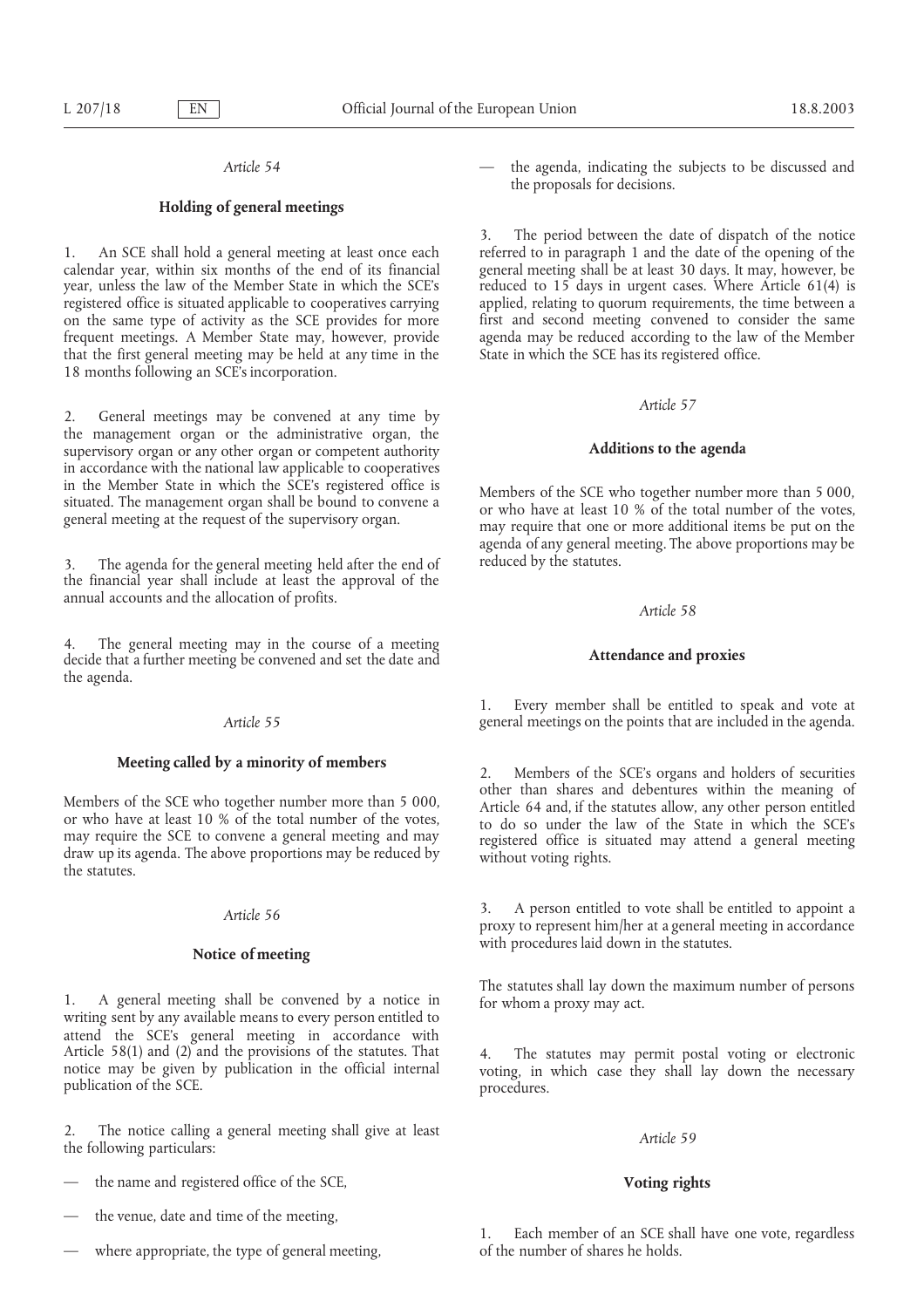2. If the law of the Member State in which the SCE has its registered office so permits, the statutes may provide for a member to have a number of votes determined by his/her participation in the cooperative activity other than by way of capital contribution. This attribution shall not exceed five votes per member or 30 % of total voting rights, whichever is the lower.

If the law of the Member State in which the SCE has its registered office so permits, SCEs involved in financial or insurance activities may provide in their statutes for the number of votes to be determined by the members' participation in the cooperative activity including participation in the capital of the SCE. This attribution shall not exceed five votes per member or 20 % of total voting rights, whichever is the lower.

In SCEs the majority of members of which are cooperatives, if the law of the Member State in which the SCE has its registered office so permits, the statutes may provide for the number of votes to be determined in accordance with the members' participation in the cooperative activity including participation in the capital of the SCE and/or by the number of members of each comprising entity.

3. As regards voting rights which the statutes may allocate to non-user (investor) members, the SCE shall be governed by the law of the Member State in which the SCE has its registered office. Nevertheless, non-user (investor) members may not together have voting rights amounting to more than 25 % of total voting rights.

4. If, on the entry into force of this Regulation, the law of the Member State where an SCE has its registered office so permits, the statutes of that SCE may provide for the participation of employees' representatives in the general meetings or in the section or sectorial meetings, provided that the employees' representatives do not together control more than 15 % of total voting rights. Such rights shall cease to apply as soon as the registered office of the SCE is transferred to a Member State whose law does not provide for such participation.

### *Article 60*

# **Right to information**

1. Every member who so requests at a general meeting shall be entitled to obtain information from the management or administrative organ on the affairs of the SCE arising from items on which the general meeting may take a decision in accordance with Article 61(1). In so far as possible, information shall be provided at the general meeting in question.

2. The management or administrative organ may refuse to supply such information only where:

- it would be likely to be seriously prejudicial to the SCE,
- its disclosure would be incompatible with a legal obligation of confidentiality.

3. A member refused information may require that his/her question and the grounds for refusal be entered in the minutes of the general meeting.

4. Within the 10 days preceding the general meeting required to decide on the end of the financial year, members may examine the balance sheet, the profit-and-loss account and the notes thereon, the management report, the conclusion of the audit of the accounts by the person responsible and, where a parent company within the meaning of Directive 83/ 349/EEC is concerned, the consolidated accounts.

#### *Article 61*

# **Decisions**

1. A general meeting may pass resolutions on items on its agenda. A general meeting may also deliberate and pass resolutions concerning items placed on the agenda of the meeting by a minority of members in accordance with Article 57.

2. A general meeting shall act by majority of the votes validly cast by the members present or represented.

The statutes shall lay down the quorum and majority requirements which are to apply to general meetings.

Where the statutes provide for the possibility of an SCE to admit investor (non-user) members, or to allocate votes according to capital contribution in SCEs involved in financial or insurance activities, the statutes shall also lay down special quorum requirements with relation to members other than investor (non-user) members or members that have voting rights according to capital contribution in SCEs involved in financial or insurance activities. Member States shall be free to set the minimum level of such special quorum requirements for those SCEs having their registered office in their territory.

4. A general meeting may amend the statutes the first time it is convened only if the members present or represented make up at least half of the total number of members on the date the general meeting is convened, and the second time it is convened on the same agenda no quorum shall be necessary.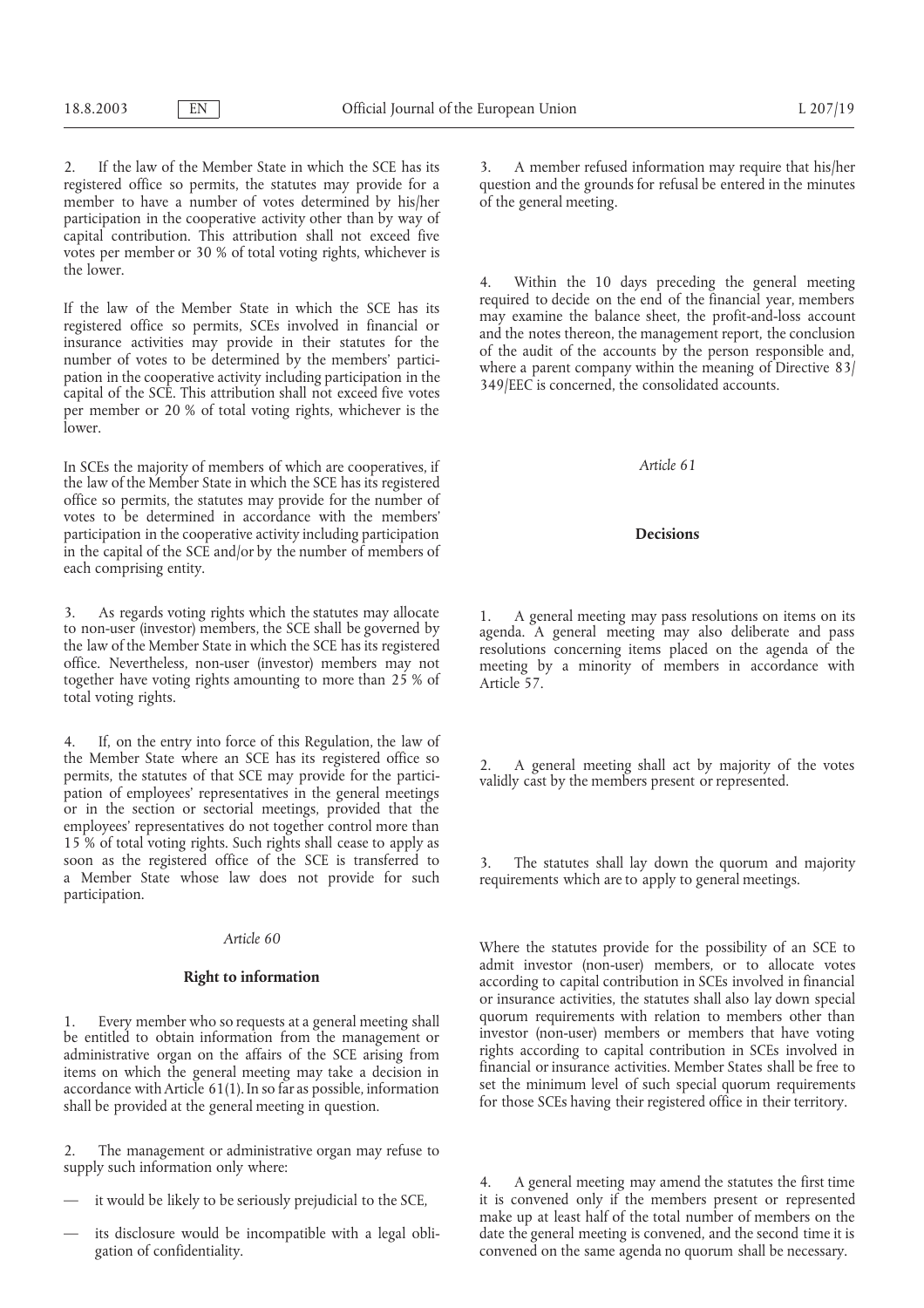In the cases referred to in the first subparagraph, at least two thirds of the votes cast validly must be cast in favour, unless the law applicable to cooperatives in the Member State in which the SCE's registered office is situated requires a greater majority.

# *Article 62*

# **Minutes**

Minutes shall be drawn up for every general meeting. The minutes shall include at least the following particulars:

the venue and date of the meeting,

the resolutions passed,

the result of the voting.

2. The attendance list, the documents relating to the convening of the general meeting and the reports submitted to the members on the items on the agenda shall be annexed to the minutes.

3. The minutes and the documents annexed thereto shall be preserved for at least five years. A copy of the minutes and the documents annexed thereto may be obtained by any member upon request against defrayal of the administrative cost.

4. The minutes shall be signed by the chairman of the meeting.

# *Article 63*

## **Sectorial or section meetings**

1. Where the SCE undertakes different activities or activities in more than one territorial unit, or has several establishments or more than 500 members, its statutes may provide for sectorial or section meetings, if permitted by the relevant Member State legislation. The statutes shall establish the division in sectors or sections and the number of delegates thereof.

2. The sectorial or section meetings shall elect their delegates for a maximum period of four years, unless early revocation takes place. Delegates so elected shall constitute the general meeting of the SCE and shall represent therein their sector or section to which they shall report on the outcome of the general meeting. The provisions of Section 4 of Chapter III shall be applied to the workings of the sectorial and section meetings.

# CHAPTER IV

#### **ISSUE OF SHARES CONFERRING SPECIAL ADVANTAGE**

# *Article 64*

# **Securities other than shares and debentures conferring special advantages**

1. An SCE's statutes may provide for the issue of securities other than shares, or debentures the holders of which are to have no voting rights. These may be subscribed for by members or by non-members. Their acquisition does not confer the status of member. The statutes shall also lay down the procedure for redemption.

Holders of securities or debentures referred to in paragraph 1 may be given special advantages in accordance with the statutes or the conditions laid down when they are issued.

The total nominal value of securities or debentures referred to in paragraph 1 held may not exceed the figure laid down in the statutes.

4. Without prejudice to the right to attend the general meeting provided for in Article 58(2), the statutes may provide for special meetings of holders of securities or debentures referred to in paragraph 1. Before any decision of the general meeting is taken relating to the rights and interests of such holders, a special meeting may state its opinion, which shall be brought to the attention of the general meeting by the representatives which the special meeting appoints.

The opinion referred to in the first subparagraph shall be recorded in the minutes of the general meeting.

### CHAPTER V

# **ALLOCATION OF PROFITS**

### *Article 65*

# **Legal reserve**

1. Without prejudice to mandatory provisions of national laws, the statutes shall lay down rules for the allocation of the surplus for each financial year.

2. Where there is such a surplus, the statutes shall require the establishment of a legal reserve funded out of the surplus before any other allocation.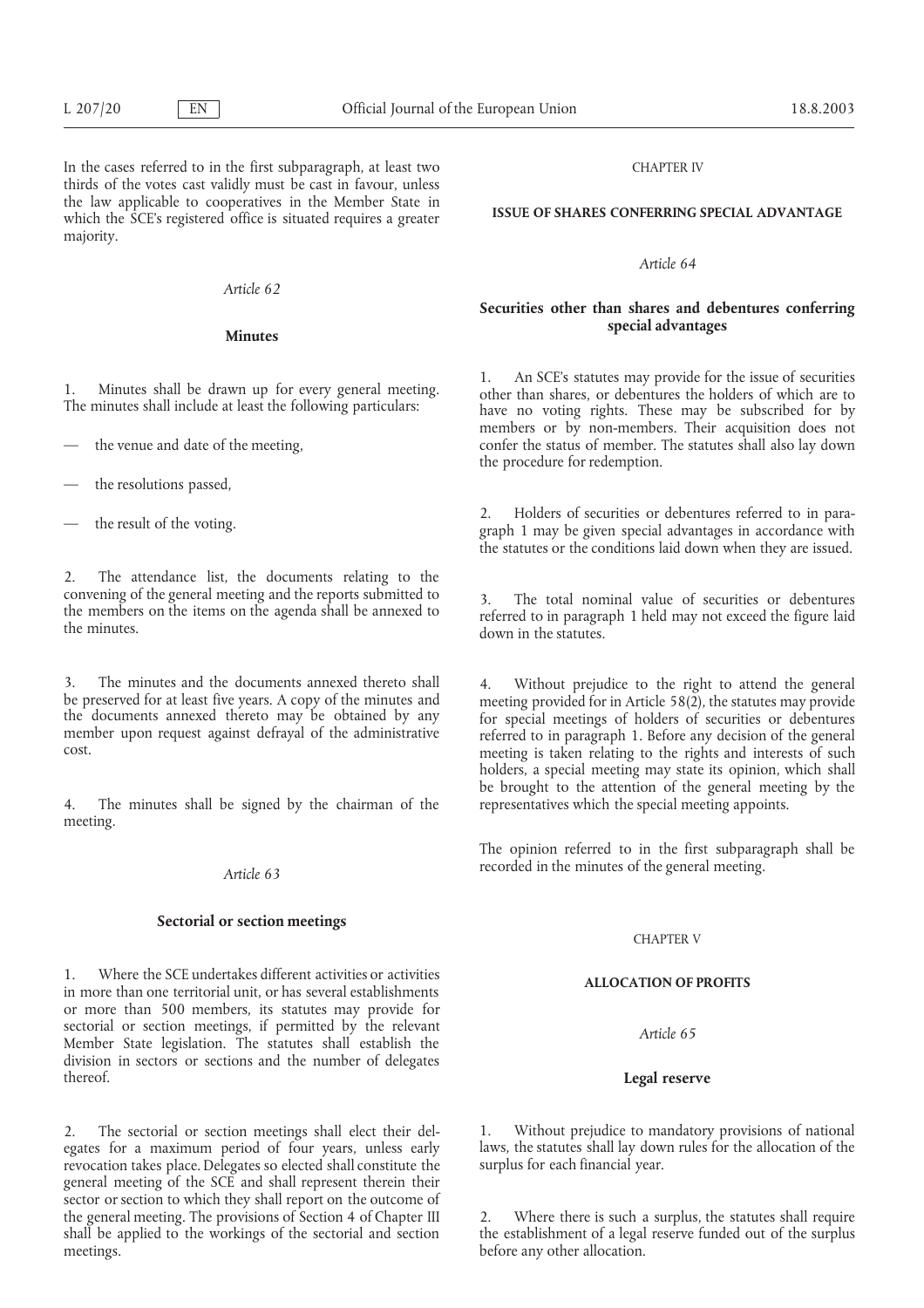Until such time as the legal reserve is equal to the capital referred to in Article 3(2), the amount allocated to it may not be less than 15 % of the surplus for the financial year after deduction of any losses carried over.

3. Members leaving the SCE shall have no claim against the sums thus allocated to the legal reserve.

# *Article 66*

## **Dividend**

The statutes may provide for the payment of a dividend to members in proportion to their business with the SCE, or the services they have performed for it.

#### *Article 67*

## **Allocation of available surplus**

1. The balance of the surplus after deduction of the allocation to the legal reserve, of any sums paid out in dividends and of any losses carried over, with the addition of any surpluses carried over and of any sums drawn from the reserves, shall constitute the profits available for distribution.

2. The general meeting which considers the accounts for the financial year may allocate the surplus in the order and proportions laid down in the statutes, and in particular:

- carry them forward,
- appropriate them to any legal or statutory reserve fund,
- provide a return on paid-up capital and quasi-equity, payment being made in cash or shares.
- 3. The statutes may also prohibit any distribution.

#### CHAPTER VI

# **ANNUAL ACCOUNTS AND CONSOLIDATED ACCOUNTS**

#### *Article 68*

# **Preparation of annual accounts and consolidated accounts**

1. For the purposes of drawing up its annual accounts and its consolidated accounts if any, including the annual report accompanying them and their auditing and publication, an SCE shall be subject to the legal provisions adopted in

the Member State in which it has its registered office in implementation of Directives 78/660/EEC and 83/349/EEC. However, Member States may provide for amendments to the national provisions implementing those Directives to take account of the specific features of cooperatives.

2. Where an SCE is not subject, under the law of the Member State in which the SCE has its registered office, to a publication requirement such as provided for in Article 3 of Directive  $68/151/EEC$ , the SCE must at least make the documents relating to annual accounts available to the public at its registered office. Copies of those documents must be obtainable on request. The price charged for such copies shall not exceed their administrative cost.

3. An SCE must draw up its annual accounts and its consolidated accounts if any in the national currency. An SCE whose registered office is outside the euro area may also express its annual accounts and, where appropriate, consolidated accounts, in euro. In that event, the bases of conversion used to express in euro those items included in the accounts which are or were originally expressed in another currency shall be disclosed in the notes on the accounts.

# *Article 69*

# **Accounts of SCEs with credit or financial activities**

1. An SCE which is a credit or financial institution shall be governed by the rules laid down in the national law of the Member State in which its registered office is situated under directives relating to the taking up and pursuit of the business of credit institutions as regards the preparation of its annual and, where appropriate, consolidated accounts, including the accompanying annual report and the auditing and publication of those accounts.

2. An SCE which is an insurance undertaking shall be governed by the rules laid down in the national law of the Member State in which its registered office is situated under directives as regards the preparation of its annual and, where<br>appropriate. consolidated accounts including the  $\check{\phantom{\phi}}$  consolidated accompanying annual report and the auditing and publication of those accounts.

#### *Article 70*

## **Auditing**

The statutory audit of an SCE's annual accounts and its consolidated accounts if any shall be carried out by one or more persons authorised to do so in the Member State in which the SCE has its registered office in accordance with the measures adopted in that State pursuant to Directives 84/253/ EEC and 89/48/EEC.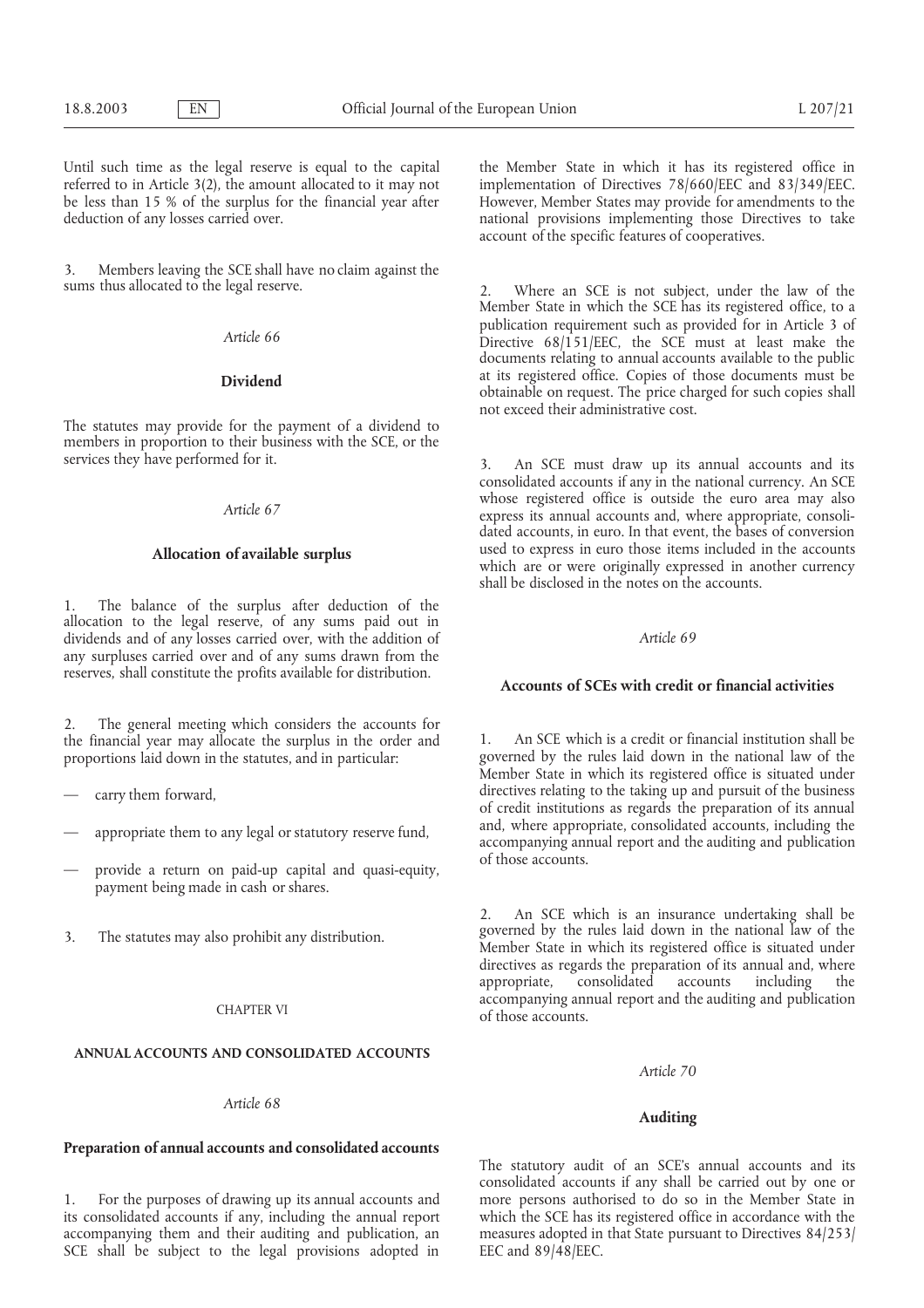# **System of auditing**

Where the law of a Member State requires all cooperatives, or a certain type of them, covered by the law of that State to join a legally authorised external body and to submit to a specific system of auditing carried out by that body, the arrangements shall automatically apply to an SCE with its registered office in that Member State provided that this body meets the requirements of Directive 84/253/EEC.

## CHAPTER VII

## **WINDING UP; LIQUIDATION; INSOLVENCY AND CESSATION OF PAYMENTS**

#### *Article 72*

## **Winding-up, insolvency and similar procedures**

As regards winding-up, liquidation, insolvency, cessation of payments and similar procedures, an SCE shall be governed by the legal provisions which would apply to a cooperative formed in accordance with the law of the Member State in which its registered office is situated, including provisions relating to decision-making by the general meeting.

## *Article 73*

## **Winding-up by the court or other competent authority of the Member State where the SCE has its registered office**

1. On an application by any person with a legitimate interest or any competent authority, the court or any competent administrative authority of the Member State where the SCE has its registered office shall order the SCE to be wound up where it finds that there has been a breach of Article 2(1) and/or Article 3(2) and in the cases covered by Article 34.

The court or the competent administrative authority may allow the SCE time to rectify the situation. If it fails to do so within the time allowed, the court or the competent administrative authority shall order it to be wound up.

2. When an SCE no longer complies with the requirement laid down in Article 6, the Member State in which the SCE's registered office is situated shall take appropriate measures to oblige the SCE to regularise its situation within a specified period either:

- by re-establishing its head office in the Member State in which its registered office is situated, or
- by transferring the registered office by means of the procedure laid down in Article 7.

3. The Member State in which the SCE's registered office is situated shall put in place the measures necessary to ensure that an SCE which fails to regularise its position in accordance with paragraph 2 is liquidated.

4. The Member State in which the SCE's registered office is situated shall seek judicial or other appropriate remedy with regard to any established infringement of Article 6. That remedy shall have suspensory effect on the procedures laid down in paragraphs 2 and 3.

5. Where it is established on the initiative of either the authorities or any interested party that an SCE has its head office within the territory of a Member State in breach of Article 6, the authorities of that Member State shall immediately inform the Member State in which the SCE's registered office is situated.

#### *Article 74*

## **Publication of winding-up**

Without prejudice to provisions of national law requiring additional publication, the initiation and termination of winding-up including voluntary winding-up, liquidation, insolvency or suspension of payment procedures and any decision to continue operating shall be publicised in accordance with Article 12.

## *Article 75*

# **Distribution**

Net assets shall be distributed in accordance with the principle of disinterested distribution, or, where permitted by the law of the Member State in which the SCE has its registered office, in accordance with an alternative arrangement set out in the statutes of the SCE. For the purposes of this Article, net assets shall comprise residual assets after payment of all amounts due to creditors and reimbursement of members' capital contributions.

#### *Article 76*

#### **Conversion into a cooperative**

1. An SCE may be converted into a cooperative governed by the law of the Member State in which its registered office is situated. No decision on conversion may be taken before two years have elapsed since its registration or before the first two sets of annual accounts have been approved.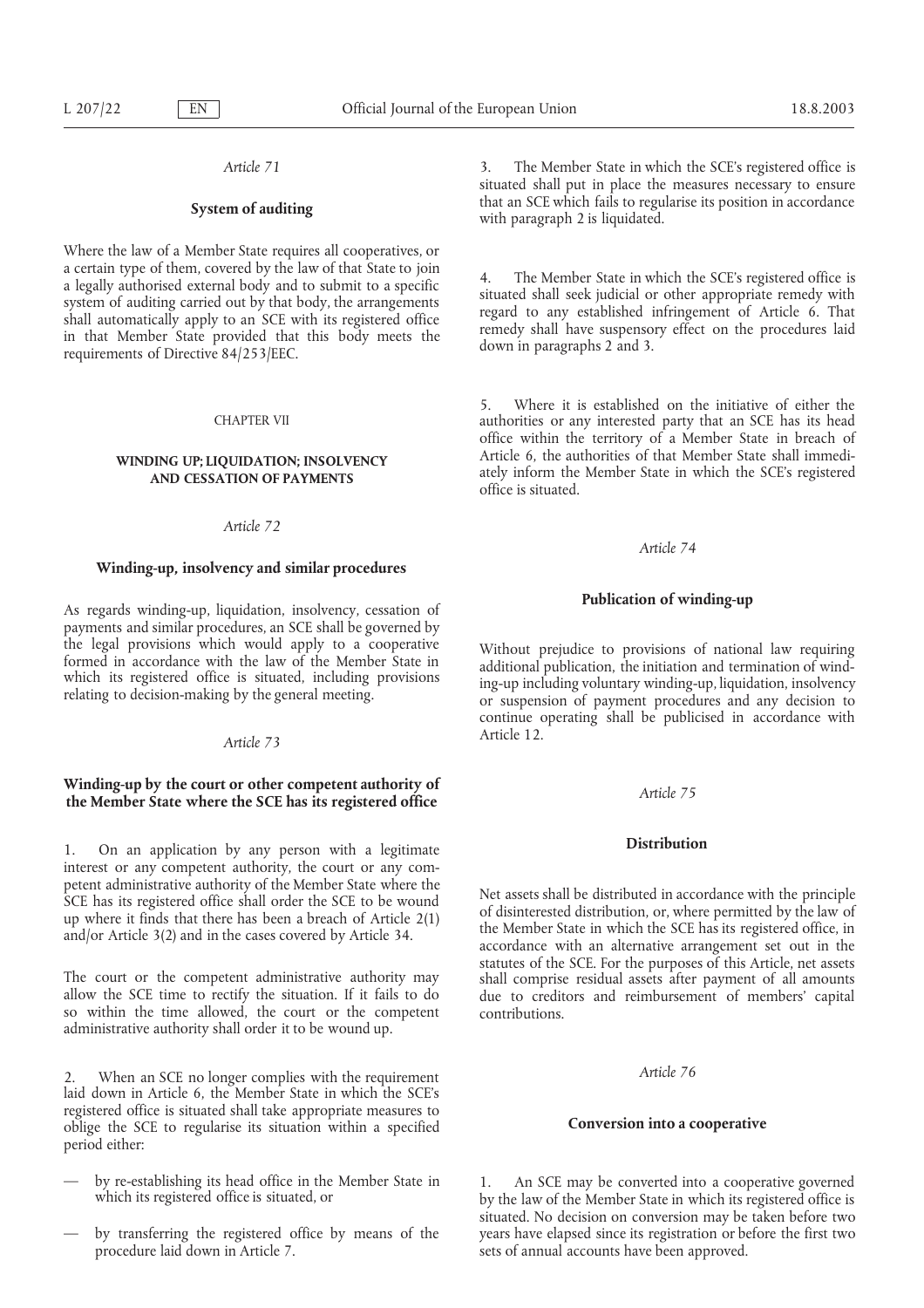2. The conversion of an SCE into a cooperative shall not result in winding-up or in the creation of a new legal person.

3. The management or administrative organ of the SCE shall draw up draft terms of conversion and a report explaining and justifying the legal and economic aspects as well as the employment effects of the conversion and indicating the implications of the adoption of the cooperative form for members and holders of shares referred to in Article 14 and for employees.

4. The draft terms of conversion shall be made public in the manner laid down in each Member State's law at least one month before the general meeting called to decide on conversion.

5. Before the general meeting referred to in paragraph 6, one or more independent experts appointed or approved, in accordance with the national provisions, by a judicial or administrative authority in the Member State to which the SCE being converted into a cooperative is subject, shall certify that the latter has assets at least equivalent to its capital.

6. The general meeting of the SCE shall approve the draft terms of conversion together with the statutes of the cooperative. The decision of the general meeting shall be passed as laid down in the provisions of national law.

#### CHAPTER VIII

#### **ADDITIONAL AND TRANSITIONAL PROVISIONS**

*Article 77*

#### **Economic and monetary union**

1. If and so long as the third phase of EMU does not apply to it, each Member State may make SCEs with registered offices within its territory subject to the same provisions as apply to cooperatives or public limited-liability companies covered by its legislation as regards the expression of their capital. An SCE may, in any case, express its capital in euro as well. In that event the national currency/euro conversion rate shall be that for the last day of the month preceding that of the formation of the SCE.

2. If and so long as the third phase of EMU does not apply to the Member State in which an SCE has its registered office, the SCE may, however, prepare and publish its annual and, where appropriate, consolidated accounts in euro. The Member State may require that the SCE's annual and, where appropriate, consolidated accounts be prepared and published in the national currency under the same conditions as those laid down for cooperatives and public limited-liability companies governed by the law of that Member State. This shall not prejudge the additional possibility for an SCE of publishing its annual and, where appropriate, consolidated accounts in euro in accordance with Council Directive 90/604/EEC of 8 November 1990 amending Directive 78/660/EEC on annual accounts and Directive 83/349/EEC on consolidated accounts as concerns the exemptions for small and medium-sized companies and the publication of accounts in ecu  $(1)$ .

#### CHAPTER IX

#### **FINAL PROVISIONS**

#### *Article 78*

#### **National implementing rules**

1. Member States shall make such provision as is appropriate to ensure the effective application of this Regulation.

Each Member State shall designate the competent authorities within the meaning of Articles 7, 21, 29, 30, 54 and 73. It shall inform the Commission and the other Member States accordingly.

## *Article 79*

#### **Review of the Regulation**

Five years at the latest after the entry into force of this Regulation, the Commission shall forward to the European Parliament and to the Council a report on the application of the Regulation and proposals for amendments, where appropriate. The report shall, in particular, analyse the appropriateness of:

- (a) allowing the location of an SCE's head office and registered office in different Member States;
- (b) allowing provisions in the statutes of an SCE adopted by a Member State in execution of authorisations given to the Member States by this Regulation or laws adopted to ensure the effective application of this Regulation with regard to the SCE which deviate from, or are complementary to, these laws, even when such provisions would not be authorised in the statutes of a cooperative having its registered office in the Member State;

<sup>(1)</sup> OJ L 317, 16.11.1990, p. 57.